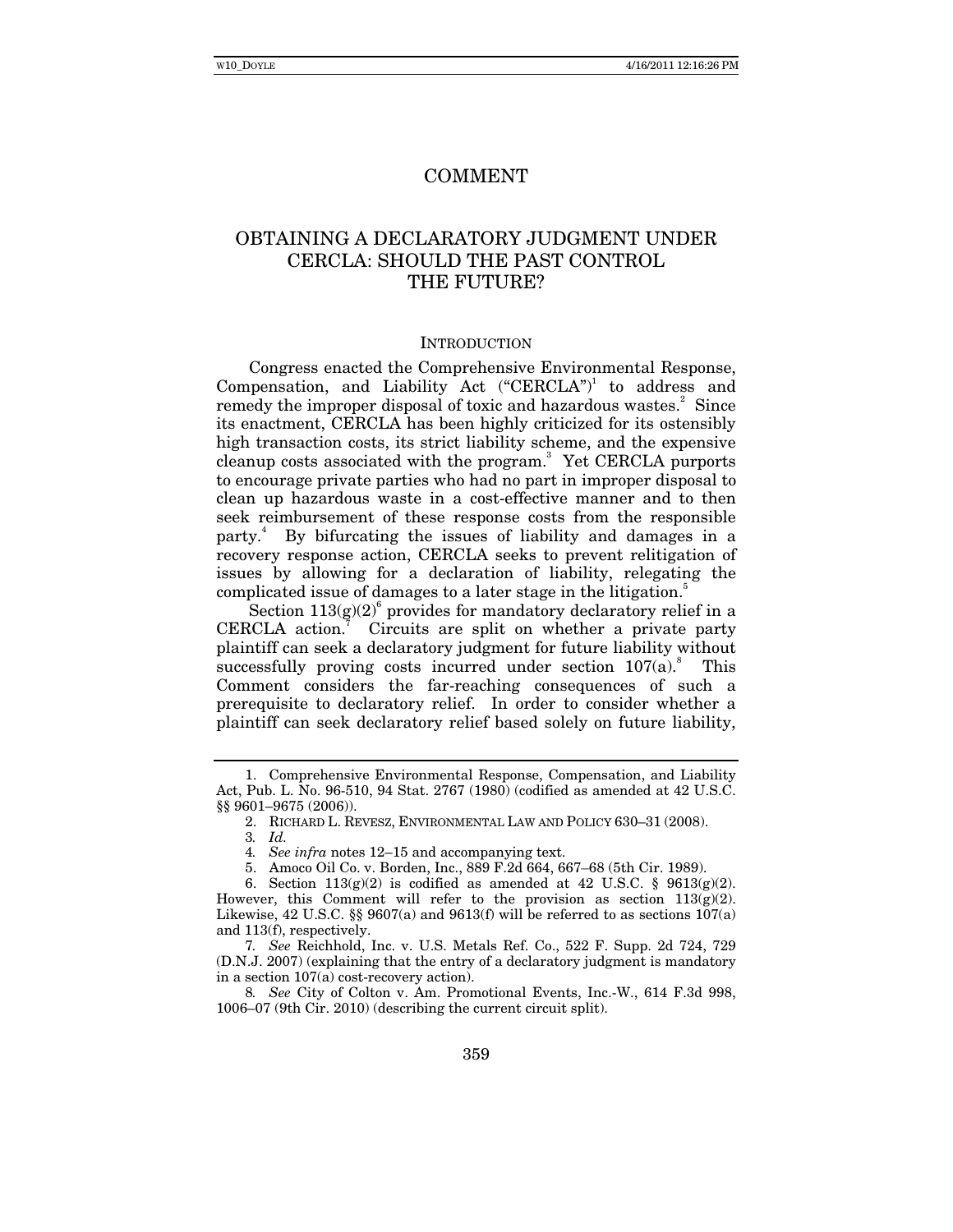Part I explores whether such claims are truly ripe, whether the federal courts have subject matter jurisdiction over these claims, and finally, whether a declaratory judgment should be awarded under CERCLA's declaratory relief provision or under the Declaratory Judgment Act.<sup>9</sup> Part II presents the United States Courts of Appeals' divergent approaches to the question of declaratory relief for future liability. Finally, Part III argues that the statutory language and remedial purposes of CERCLA justify allowing declaratory relief based only on future liability.

#### I. CERCLA PROCEDURE: RIPENESS, SUBJECT MATTER JURISDICTION, AND THE DECLARATORY JUDGMENT ACT

In CERCLA actions, federal courts have inconsistently applied either the Declaratory Judgment Act or section 113(g)(2), CERCLA's more specific provision for declaratory relief. Whether one statute or the other controls is especially important for a plaintiff seeking a declaratory judgment based solely on future liability. If the Declaratory Judgment Act applies, a plaintiff is unable to obtain declaratory relief because the Declaratory Judgment Act cannot alone confer subject matter jurisdiction on a federal court, and the court must dismiss the claim.<sup>10</sup> Thus, the plaintiff's declaratory relief claim must be predicated on CERCLA. For a federal court to even consider a plaintiff's request for a declaratory judgment, the court must not only have subject matter jurisdiction; the claim must also be ripe. As discussed below, federal courts have confused the analysis of ripeness with the discussion of awarding declaratory relief.<sup>11</sup> First, this Part gives an overview of recovering past First, this Part gives an overview of recovering past response costs under section 107(a) for private plaintiffs, as well as obtaining declaratory relief under section  $113(g)(2)$ . Next, this Part illustrates why plaintiffs continue to argue for declaratory relief pursuant to the Declaratory Judgment Act, and why federal courts continue to muddle their analyses of declaratory relief.

# *A. Obtaining Declaratory Relief in a CERCLA Action*

CERCLA's "extensive and far-reaching liability scheme" allows the federal and state governments, private parties, and Indian tribes to "incur[] response costs in dealing with a release or threatened release of hazardous substances."<sup>12</sup> When a release does

 <sup>9. 28</sup> U.S.C. §§ 2201–2202 (2006).

<sup>10</sup>*. See* Skelly Oil Co. v. Phillips Petroleum Co., 339 U.S. 667, 671–72 (1950) (finding that the Declaratory Judgment Act does not alter the jurisdictional requirements of federal courts).

<sup>11</sup>*. See infra* Part I.B.1.

 <sup>12.</sup> Richard L. Revesz & Richard B. Stewart, *The Superfund Debate*, *in*  ANALYZING SUPERFUND: ECONOMICS, SCIENCE, AND LAW 3, 6–7 (Richard L. Revesz & Richard B. Stewart eds., 1995).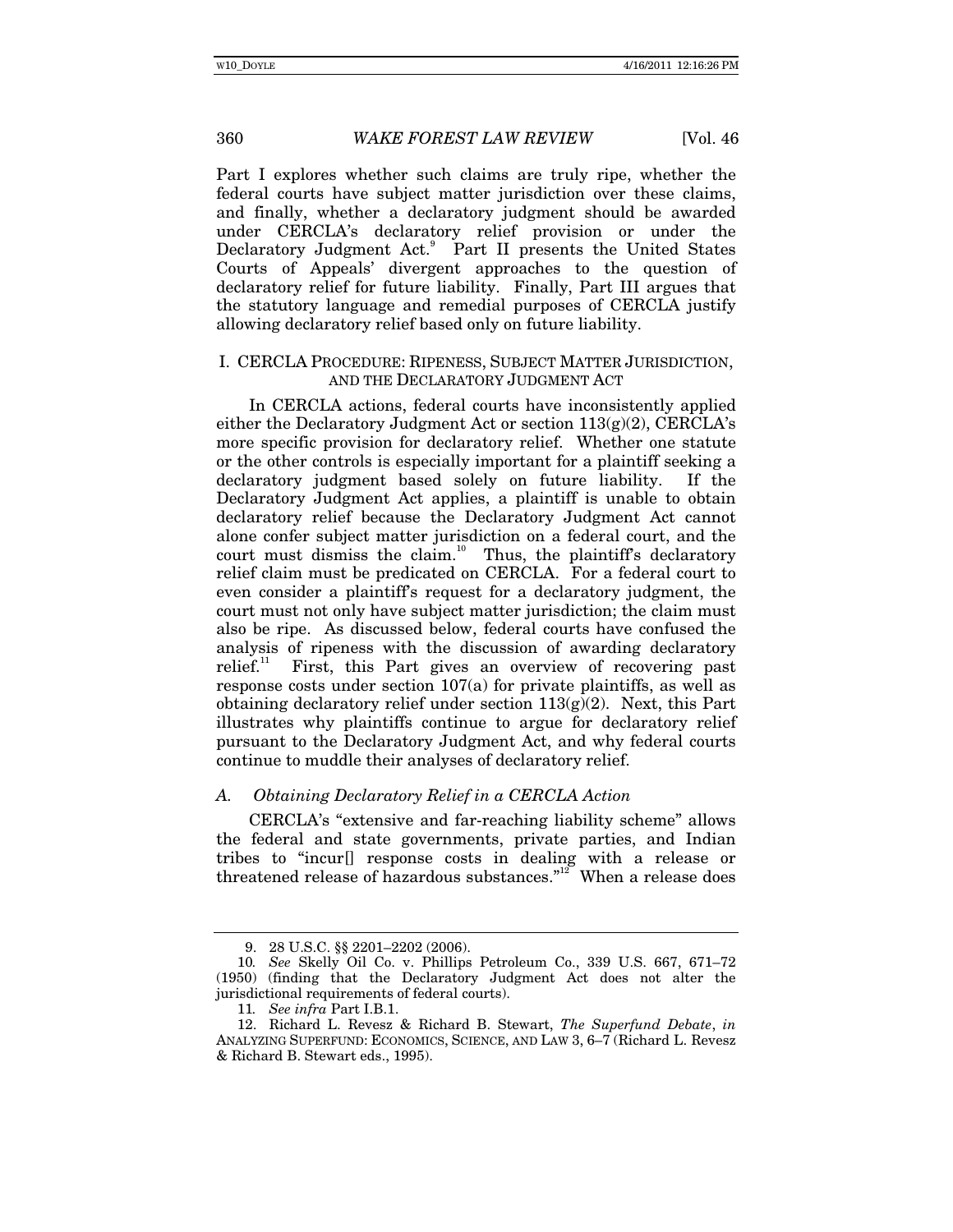occur, section  $107(a)(4)(A)$ – $(D)^{13}$  authorizes recovery of response costs from potentially responsible parties  $("PRPs")$ .<sup>14</sup> In order to claim cost recovery under section 107(a), a private party plaintiff must establish the following four elements:

(1) the site on which the hazardous substances are contained is a "facility" under CERCLA's definition of that term, (2) a "release" or "threatened release" of any "hazardous substance" from the facility has occurred, (3) such "release" or "threatened release" has caused the plaintiff to incur response costs that were "necessary" and "consistent with the national contingency plan," and (4) the defendant is within one of four classes of persons subject to the liability provisions of Section  $107(a).$ <sup>1</sup>

Satisfying these four elements is essential for recovering response costs, and the stakes are high since "CERCLA imposes strict liability for the costs of cleanup."<sup>16</sup>

CERCLA permits a plaintiff to seek a declaratory judgment for future liability "in any initial cost-recovery action under section 107."<sup>17</sup> According to section 113(g)(2), "the court shall enter a According to section  $113(g)(2)$ , "the court shall enter a declaratory judgment on liability for response costs or damages that will be binding on any subsequent action or actions to recover further response costs or damages."<sup>18</sup> Allowing declaratory relief "economizes on judicial time"19 and encourages prompt remedial action, placing "the costs on those responsible."<sup>20</sup> While courts do note that there "is an issue of prematurity" when it comes to the "allocation of the clean-up costs that [a plaintiff] has not yet incurred," this prematurity does not foreclose consideration of declaratory relief.<sup>21</sup> However, declaratory relief is not unrestricted; judgments have been limited to the "*issue of liability* for future response costs" and do not include recoverability of those costs.<sup>22</sup> Moreover, "a defendant who is declared liable for future response costs may still challenge those costs as unrecoverable."<sup>23</sup>

After the Superfund Amendments and Reauthorization Act of

21*. PMC, Inc.*, 151 F.3d at 616.

 <sup>13. 42</sup> U.S.C. § 9607(a)(4)(A)–(D) (2006).

<sup>14.</sup>  $\frac{8}{9607(a)(1)-(4)}$  (noting that PRPs can include prior owners and operators, generators, transporters, and current owners).

 <sup>15.</sup> City of Colton v. Am. Promotional Events, Inc.-W., 614 F.3d 998, 1002– 03 (9th Cir. 2010) (citations omitted) (quoting Carson Harbor Vill., Ltd. v. Unocal Corp., 270 F.3d 863, 870–71 (9th Cir. 2001) (en banc), *cert. denied*, 131 S. Ct. 646 (2010)).

 <sup>16.</sup> United States v. Davis, 261 F.3d 1, 29 (1st Cir. 2001).

<sup>17</sup>*. Am. Promotional Events*, 614 F.3d at 1007.

 <sup>18. § 9613(</sup>g)(2).

 <sup>19.</sup> PMC, Inc. v. Sherwin-Williams Co., 151 F.3d 610, 616 (7th Cir. 1998).

 <sup>20.</sup> Boeing Co. v. Cascade Corp., 207 F.3d 1177, 1191 (9th Cir. 2000).

 <sup>22.</sup> United States v. Hardage, 982 F.2d 1436, 1445 (10th Cir. 1992).

<sup>23</sup>*. Id.*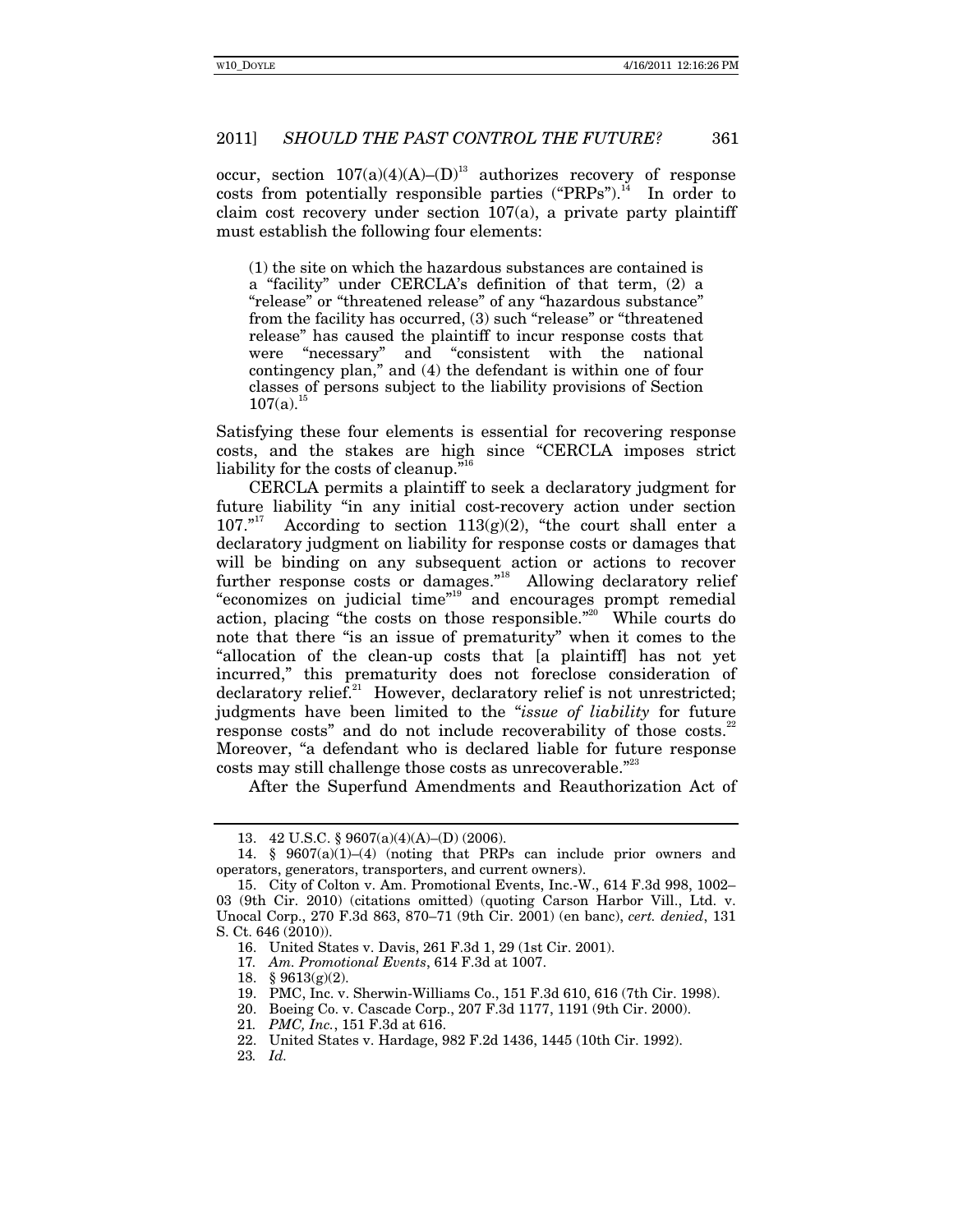1986 ("SARA"), $^{24}$  PRPs can seek contribution under section 113(f) "from other parties that have helped create a hazardous waste problem" at the contaminated site.<sup>25</sup> Section 113(f) allows a PRP to seek contribution from other "PRPs with common liability stemming from an action instituted under § 106 or § 107(a).<sup>"26</sup> While the standard for seeking contribution is identical to the standard for proving response costs under section  $107(a)$ ,<sup>27</sup> the statutory language of section 113(f) is "silent on whether declaratory judgments are authorized in contribution actions."28 Circuit courts have typically recognized that declaratory relief is permissible in contribution actions because it "is consistent with the broader purposes of CERCLA."29 These broader purposes include managing the "massive and wasteful" litigation that often results in the environmental context.<sup>30</sup>

Importantly, courts typically refuse to find that future costs are too speculative to support a declaratory judgment.<sup>31</sup> What is less clear is whether a plaintiff can seek a declaratory judgment for future liability without establishing a prima facie case under section 107(a). This question first requires consideration of whether the Declaratory Judgment Act controls CERCLA actions. If only the Declaratory Judgment Act applies—rather than CERCLA's specific declaratory relief provision—a federal court will not have subject matter jurisdiction to consider the question of future liability unless a plaintiff can prove he is entitled to cost recovery under section  $107(a)$ <sup>32</sup> Second, this question requires a look at how courts have

28. Boeing Co. v. Cascade Corp., 207 F.3d 1177, 1191 (9th Cir. 2000).

30*. Boeing*, 207 F.3d at 1191.

31*. See, e.g.*, Kelley v. E.I. DuPont de Nemours & Co., 17 F.3d 836, 844 (6th Cir. 1994) ("The fact that future costs are somewhat speculative is 'no bar to a present declaration of liability.'" (quoting United States v. Fairchild Indus., Inc., 766 F. Supp. 405, 415 (D. Md. 1991))).

32*. See* Consol. Edison Co. of N.Y., Inc. v. UGI Utils., Inc., 423 F.3d 90, 95 (2d Cir. 2005) (holding that subject matter jurisdiction only existed under

 <sup>24.</sup> Superfund Amendments and Reauthorization Act of 1986, Pub. L. No. 99-499, 100 Stat. 1613 (codified as amended in scattered sections of 42 U.S.C.). The amendment states: "Section 113 of CERCLA is amended by adding the following new subsection[:] (1) CONTRIBUTION.—Any person may seek contribution from any other person who is liable or potentially liable under section 107(a), during or following any civil action under section 106 or under section 107(a)." *Id.* § 113.

 <sup>25.</sup> United States v. Davis, 261 F.3d 1, 29 (1st Cir. 2001).

 <sup>26.</sup> United States v. Atl. Research Corp., 551 U.S. 128, 138 (2007).

<sup>27</sup>*. Davis*, 261 F.3d at 29. *But see Atl. Research Corp.*, 551 U.S. at 139 (noting that the three-year statute of limitations period for contribution actions under section 113(f) differs from the six-year statute of limitations for costrecovery actions).

<sup>29</sup>*. Id. See also Davis*, 261 F.3d at 46 ("The statute does not explicitly provide for declaratory relief for a contribution action [but] nothing in the statute precludes an interpretation that declaratory relief is available in both instances.").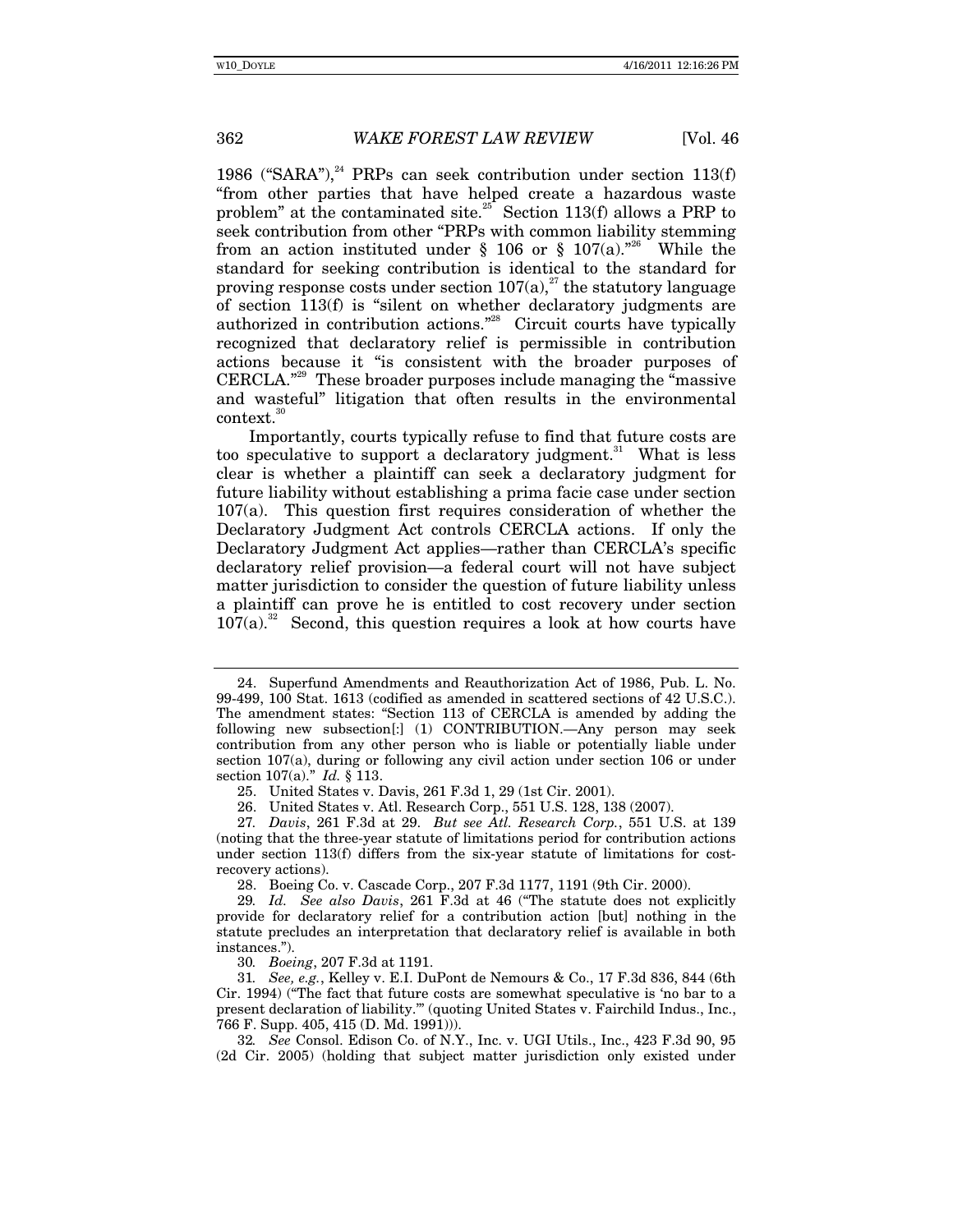interpreted the language of section  $113(g)(2)$ , which specifically provides for declaratory relief in a section 107(a) cost-recovery action<sup>33</sup> and—by implication of the courts—in section  $113(f)$  $contribution$   $actions$ <sup>34</sup> Courts' divergent interpretations illustrate that the language of section  $113(g)(2)$  is not entirely unambiguous. As a result, some circuits require a finding of section 107(a) liability as a prerequisite for a declaratory judgment,<sup>35</sup> while others conclude that a declaration of future liability requires no proof of costs already incurred.<sup>36</sup>

# *B. The Declaratory Judgment Act's Relationship to CERCLA Recoverability*

While federal courts typically issue declaratory judgments under section  $113(g)(2)$  of CERCLA, plaintiffs consistently argue for a declaratory judgment under the Declaratory Judgment Act.<sup>37</sup> The Declaratory Judgment Act provides that "[i]n a case of actual controversy within its jurisdiction . . . any court of the United States, upon the filing of an appropriate pleading, may declare the rights and other legal relations of any interested party seeking such declaration, whether or not further relief is or could be sought."<sup>38</sup> In contrast to section  $113(g(2))$ , in which there is no language discussing the necessity of a case or controversy, the Declaratory Judgment Act predicates relief on the existence of "a substantial controversy, between parties having adverse legal interests."<sup>39</sup>

In the context of contribution, the First, Ninth, and Tenth Circuits, "have taken the position ... that  $\S$  9613(g)(2), the declaratory judgment provision of CERCLA, applies to § 9613(f) contribution actions for both past and future response costs."<sup>40</sup> The First Circuit, in *United States v. Davis*, considered the applicability of the Declaratory Judgment Act "only because [it applies], at least

section 107(a)).

 <sup>33.</sup> Sun Co. v. Browning-Ferris, Inc., 124 F.3d 1187, 1192 (10th Cir. 1997).

<sup>34</sup>*. See id.* at 1191.

 <sup>35.</sup> Union Carbide Corp. v. Thiokol Corp., 890 F. Supp. 1035, 1051 (S.D. Ga. 1994).

 <sup>36.</sup> Rockwell Int'l Corp. v. IU Int'l Corp., 702 F. Supp. 1384, 1389 (N.D. Ill. 1988).

<sup>37</sup>*. See, e.g.*, City of Colton v. Am. Promotional Events, Inc.-W., 614 F.3d 998, 1007 (9th Cir. 2010) ("Colton's complaint referred to the Declaratory Judgment Act rather than CERCLA section 113(g)(2) . . . ."), *cert. denied*, 131 S. Ct. 646 (2010); United States v. Davis, 261 F.3d 1, 47 (1st Cir. 2001) (addressing "appellants' arguments that the district court's entry of a declaratory judgment was improper under the Declaratory Judgment Act"); *see also* Olin Corp. v. Consol. Aluminum Corp., 5 F.3d 10, 17 (2d Cir. 1993); Reichhold, Inc. v. U.S. Metals Ref. Co., 522 F. Supp. 2d 724, 728 (D.N.J. 2007); Mercury Mall Assocs. v. Nick's Mkt., Inc., 368 F. Supp. 2d 513, 520 (E.D. Va. 2005).

 <sup>38. 28</sup> U.S.C. § 2201 (2006).

 <sup>39.</sup> Md. Cas. Co. v. Pac. Coal & Oil Co., 312 U.S. 270, 273 (1941).

<sup>40</sup>*. Davis*, 261 F.3d at 46.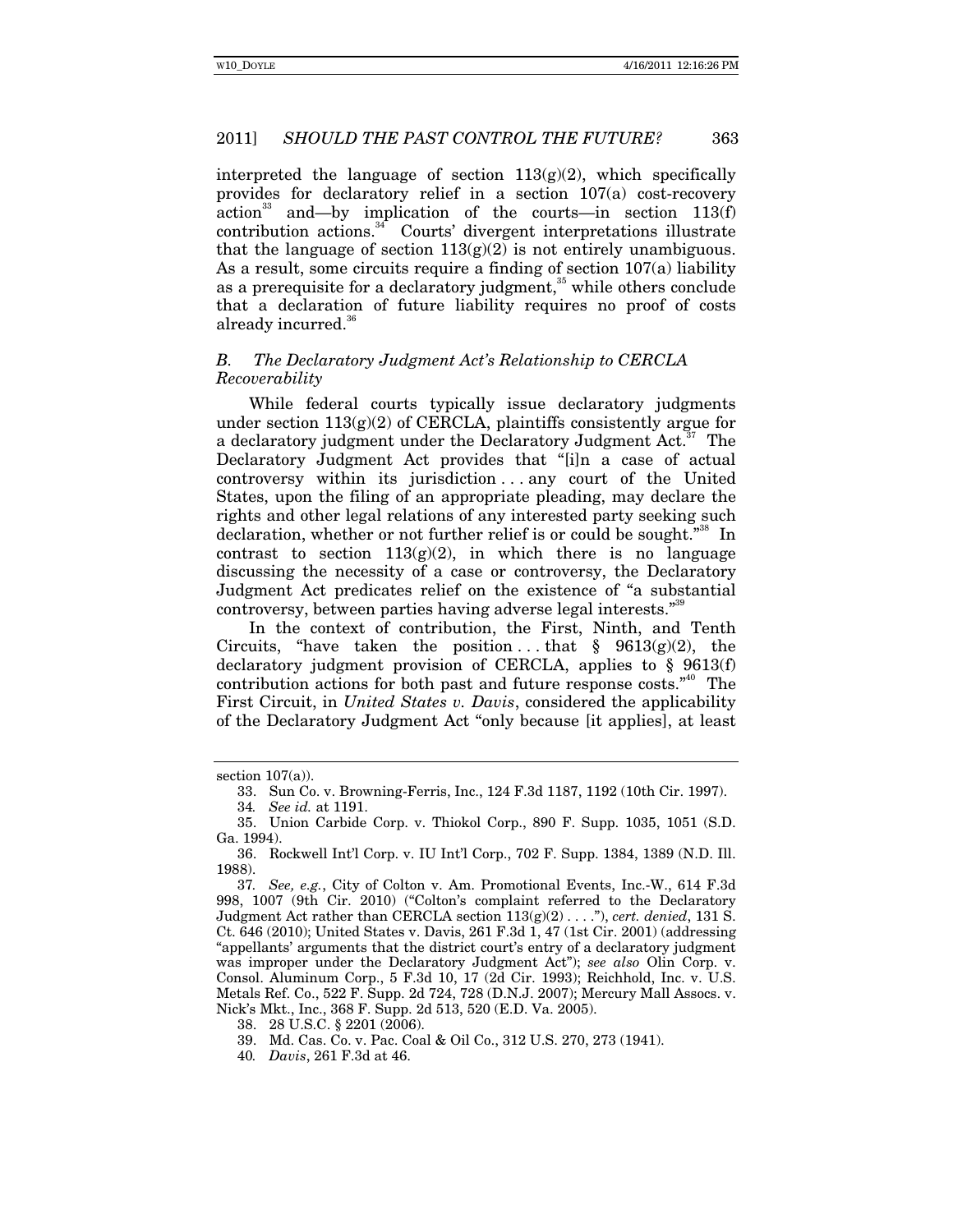by implication, to the availability of declaratory relief under §  $9613(g)(2)$ .<sup>"41</sup> In section  $107(a)$  actions, most courts rely solely on the language of section  $113(g)(2)$  to grant declaratory relief.<sup>42</sup> Since section  $113(g)(2)$  compels the court to issue a declaratory judgment for future liability,<sup>43</sup> courts usually issue declaratory relief pursuant to this "mandatory" language.<sup>44</sup> In contribution actions, it is not specifically stated in either section  $113(g)(2)$  or section  $113(f)$ whether declaratory relief is even allowed.<sup>45</sup> While some courts apply the language of section  $113(g)(2)$  to contribution actions, other courts find that the Declaratory Judgment Act controls for contribution actions because no specific relief is pronounced in the statute. $46$ 

Why do plaintiffs continue to argue for relief pursuant to the Declaratory Judgment Act when CERCLA specifically provides for declaratory relief in section  $113(g)(2)$ ? For one thing, not all courts have limited the analysis of declaratory relief to the language of section  $113(g)(2)$ . To illustrate this inconsistency, the Ninth Circuit has referenced the Declaratory Judgment Act in their analysis of CERCLA claims, stating that "[j]urisdiction to award declaratory relief exists only in 'a case of actual controversy."<sup>47</sup> Even in *United States v. Davis*, the First Circuit considered appellants' arguments that "there is no case or controversy between the parties."<sup>48</sup> Since this "case or controversy" language is prevalent in plaintiff's requests for declaratory relief in most other contexts, courts tend to consider arguments invoking the Declaratory Judgment Act in addition to those based upon section  $113(g)(2)$ .

#### *1. Ripeness*

In order for a court to even consider a plaintiff's claim for declaratory relief, the claim must be ripe—a requirement that may trigger an analysis of the Declaratory Judgment Act's "case or controversy" language. This "case or controversy" language is closely linked with an action's ripeness, and ripeness is particularly relevant when seeking declaratory relief because a court may be reluctant to exercise one of its traditionally discretionary powers

<sup>41</sup>*. Id.* at 47.

<sup>42</sup>*. See, e.g.*, *Am. Promotional Events*, 614 F.3d at 1007–08.

 <sup>43. 42</sup> U.S.C. § 9613(g)(2) (2006) (requiring that "the court *shall* enter a declaratory judgment" for future liability (emphasis added)).

 <sup>44.</sup> Reichhold, Inc., v. U.S. Metals Ref. Co., 522 F. Supp. 2d 724, 729 (D.N.J. 2007).

<sup>45</sup>*. See supra* notes 24–30 and accompanying text.

<sup>46</sup>*. See, e.g.*, Olin Corp. v. Consol. Aluminum Corp., 5 F.3d 10, 17 (2d Cir. 1993); *Reichhold, Inc.*, 522 F. Supp. 2d at 728; Mercury Mall Assocs. v. Nick's Mkt., Inc., 368 F. Supp. 2d 513, 520 (E.D. Va. 2005).

 <sup>47.</sup> Wickland Oil Terminals v. Asarco, Inc., 792 F.2d 887, 893 (9th Cir. 1986) (quoting 28 U.S.C. § 2201 (2006)).

 <sup>48.</sup> United States v. Davis, 261 F.3d 1, 48 (1st Cir. 2001).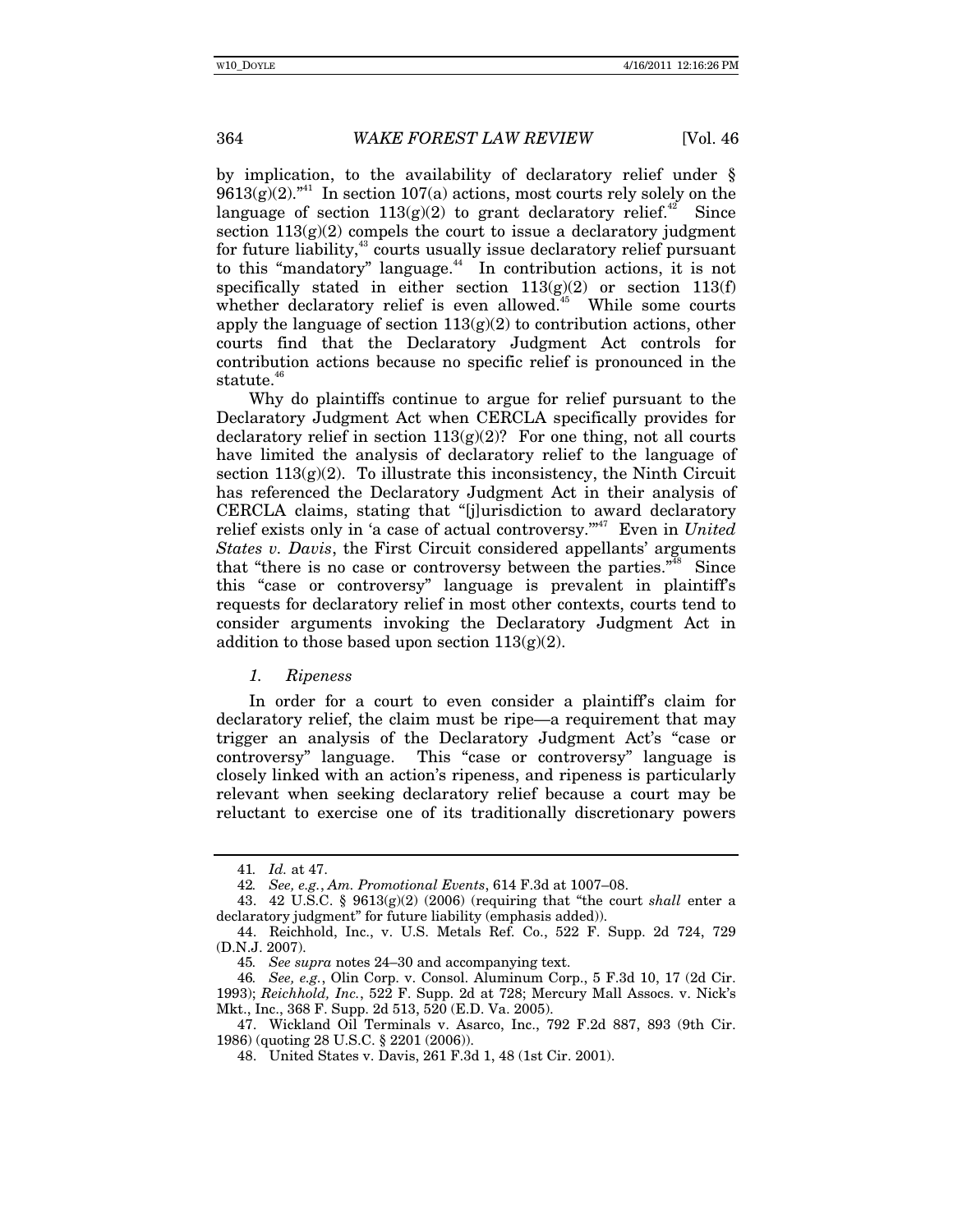without an actual controversy before the court.<sup>49</sup> The Declaratory Judgment Act requires a "case or controversy" because courts want to resolve actual controversies between parties having adverse legal interests as opposed to issuing advisory opinions.<sup>50</sup> According to the Supreme Court, the Declaratory Judgment Act is derived from the "case or controversy" requirement of Article III of the Constitution.<sup>51</sup> Ripeness, a related doctrine, "is about more than just the immediacy of the controversy, but about whether the controversy can be settled now."<sup>52</sup> Therefore, courts may also borrow language from the Declaratory Judgment Act when awarding declaratory relief because it helps the courts consider declaratory relief from the perspective of ripeness.

For example, in *City of Colton v. American Promotional Events, Inc.*, the City of Colton appealed a finding by the district court that prohibited awarding a declaratory judgment for future liability without the city showing that "it was entitled to recover any of its past costs."53 The court considered the ripeness question in the CERCLA context. Relying on precedent, the court found a CERCLA case ripe "when the 'essential fact establishing [the plaintiff's] right to declaratory relief—the alleged disposal of hazardous substances ... has already occurred."<sup>54</sup> The court went on to conclude:

None of these cases imposed any requirement that a party incur *recoverable*—*i.e.*, necessary and [national contingency

50*. See* Flast v. Cohen, 392 U.S. 83, 96 (1968) (finding the rule against advisory opinions to be rooted in Article III of the U.S. Constitution).

51*. See* Aetna Life Ins. Co. v. Haworth, 300 U.S. 227, 239–40 (1937) (explaining that the "case or controversy" language in the Declaratory Judgment Act "manifestly has regard to the constitutional provision"); Henry H. Gu, *The Hatch-Waxman Act and the Declaratory Judgment Action: Constitutional and Practical Implications*, 57 RUTGERS L. REV. 771, 785 (2005) ("The Court has observed that the Declaratory Judgment Act of 1934 was adjudged to be constitutional only by interpreting its provision requiring a case of 'actual controversy' as confining the declaratory remedy within conventional 'case or controversy' limits.").

 52. Raymond W. Beauchamp, *England's Chilling Forecast: The Case for Granting Declaratory Relief To Prevent English Defamation Actions from Chilling American Speech*, 74 FORDHAM L. REV. 3073, 3097 (2006).

 53. City of Colton v. Am. Promotional Events, Inc.-W., 614 F.3d 998, 1004 (9th Cir. 2010), *cert. denied*, 131 S. Ct. 646 (2010).

54*. Id.* at 1005 (alteration in original) (quoting Wickland Oil Terminals v. Asarco, Inc., 792 F.2d 887, 893 (9th Cir. 1986)).

<sup>49</sup>*. See* John F. Duffy, *Administrative Common Law in Judicial Review*, 77 TEX. L. REV. 113, 163–64 (1998) ("The injunctive and declaratory judgment remedies are discretionary, and courts traditionally have been reluctant to apply them to administrative determinations unless these arise in the context of a controversy 'ripe' for judicial resolution."). *But see Reichhold, Inc.*, 522 F. Supp. 2d at 729 (holding that the entry of a declaratory judgment is "mandatory" in a section  $107(a)$  cost-recovery action).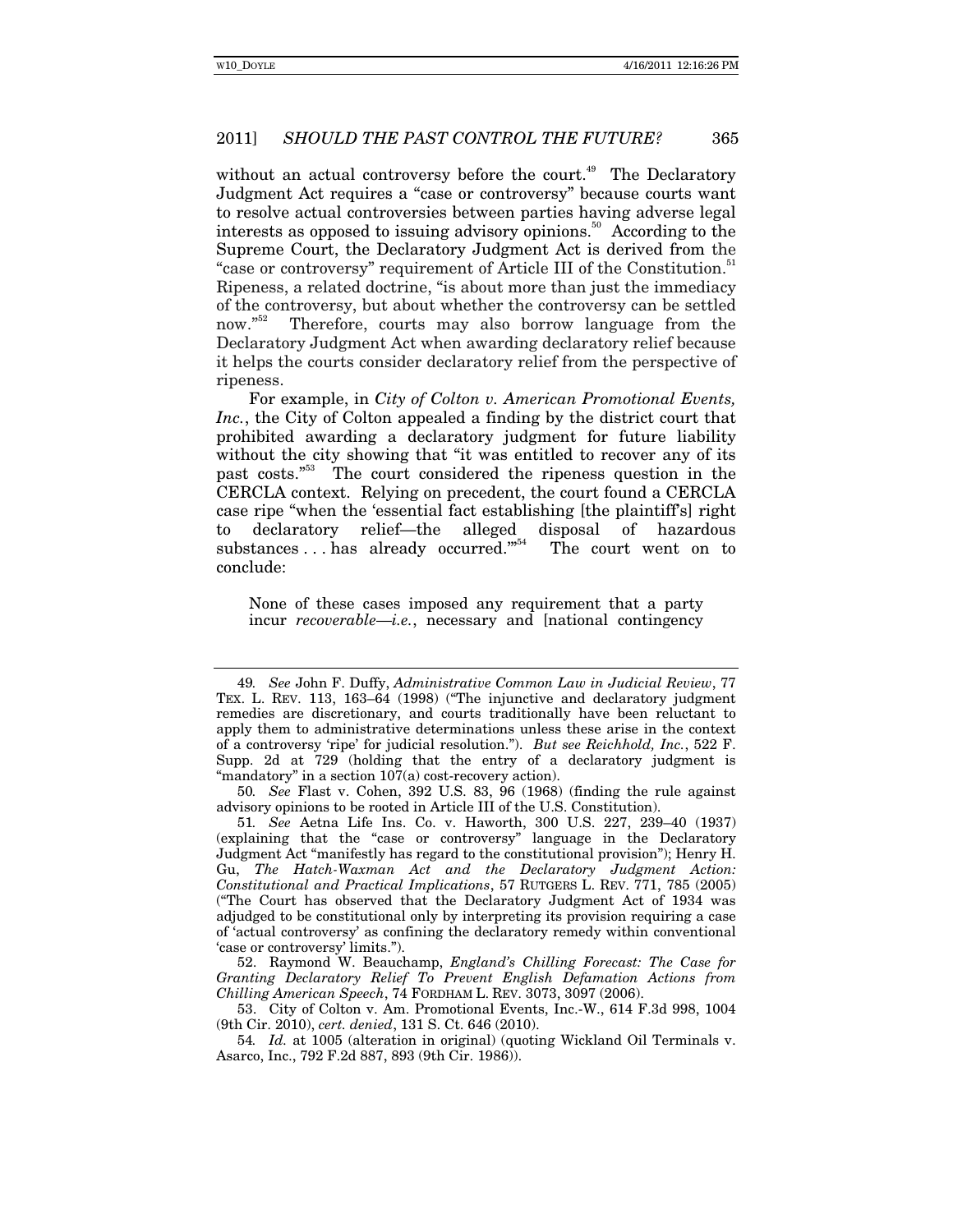plan]-compliant—response costs before its claim for declaratory relief is ripe. Indeed, our cases make clear that so long as there has been a release of hazardous substances, and the plaintiff spends some money responding to it, a claim for declaratory relief is ripe for review.<sup>5</sup>

Another Ninth Circuit case explained that "[a]s soon as [the plaintiff] expended its first dollar, it could have sued . . . and sought a declaratory judgment."56 Thus, once this essential step occurs—an expenditure of any amount, including nominal costs—the case is ripe, and an actual controversy concerning adverse legal interests is established, allowing judicial review.

By considering whether a "case or controversy" is before the court, federal courts are confusing the separate notions of ripeness and declaratory relief. Ripeness is not based in the Declaratory Judgment Act—it is founded in Article III.<sup>57</sup> Since section  $113(g)(2)$ makes no mention of a "case or controversy" requirement, the use of such language should be limited to the analysis of ripeness. As will be discussed below, the Declaratory Judgment Act has no place in CERCLA, except arguably in the context of contribution, and as a result, a "case or controversy" is only required as far as is needed to satisfy the justiciability doctrine of ripeness.

#### *2. Subject Matter Jurisdiction*

Not only must a plaintiff establish ripeness, the federal court must also have subject matter jurisdiction over the case. This is extremely important for a plaintiff who seeks only declaratory relief as to future liability. The Ninth Circuit's opinion in *American Promotional Events* sheds light on the inter-related questions of whether a court has subject matter jurisdiction and whether declaratory relief is awarded based on the Declaratory Judgment Act or on section 113(g)(2). In *American Promotional Events*, the court considered whether "the district court's disposal of [plaintiff's] CERCLA past response cost-recovery claims deprived the court of subject matter jurisdiction."<sup>58</sup> The court pointed out that "the Declaratory Judgment Act does not itself confer federal subject matter jurisdiction," and that it is considered "an additional remedy in cases in which jurisdiction is otherwise established."<sup>59</sup> If a plaintiff cannot prove past recovery costs, but still seeks a

<sup>55</sup>*. Id.*

 <sup>56.</sup> Cal. *ex rel.* Cal. Dep't of Toxic Substances Control v. Neville Chem. Co., 358 F.3d 661, 668 n.4 (9th Cir. 2004).

<sup>57</sup>*. See supra* notes 50–52 and accompanying text.

<sup>58</sup>*. Am. Promotional Events*, 614 F.3d at 1006.

<sup>59</sup>*. Id.* (quoting Staacke v. U.S. Sec'y of Labor, 841 F.2d 278, 280 (9th Cir. 1988)); *see also* Skelly Oil Co. v. Phillips Petroleum Co., 339 U.S. 667, 671–72 (1950) (explaining that the Declaratory Judgment Act is a procedural statute, not an independent basis of federal jurisdiction).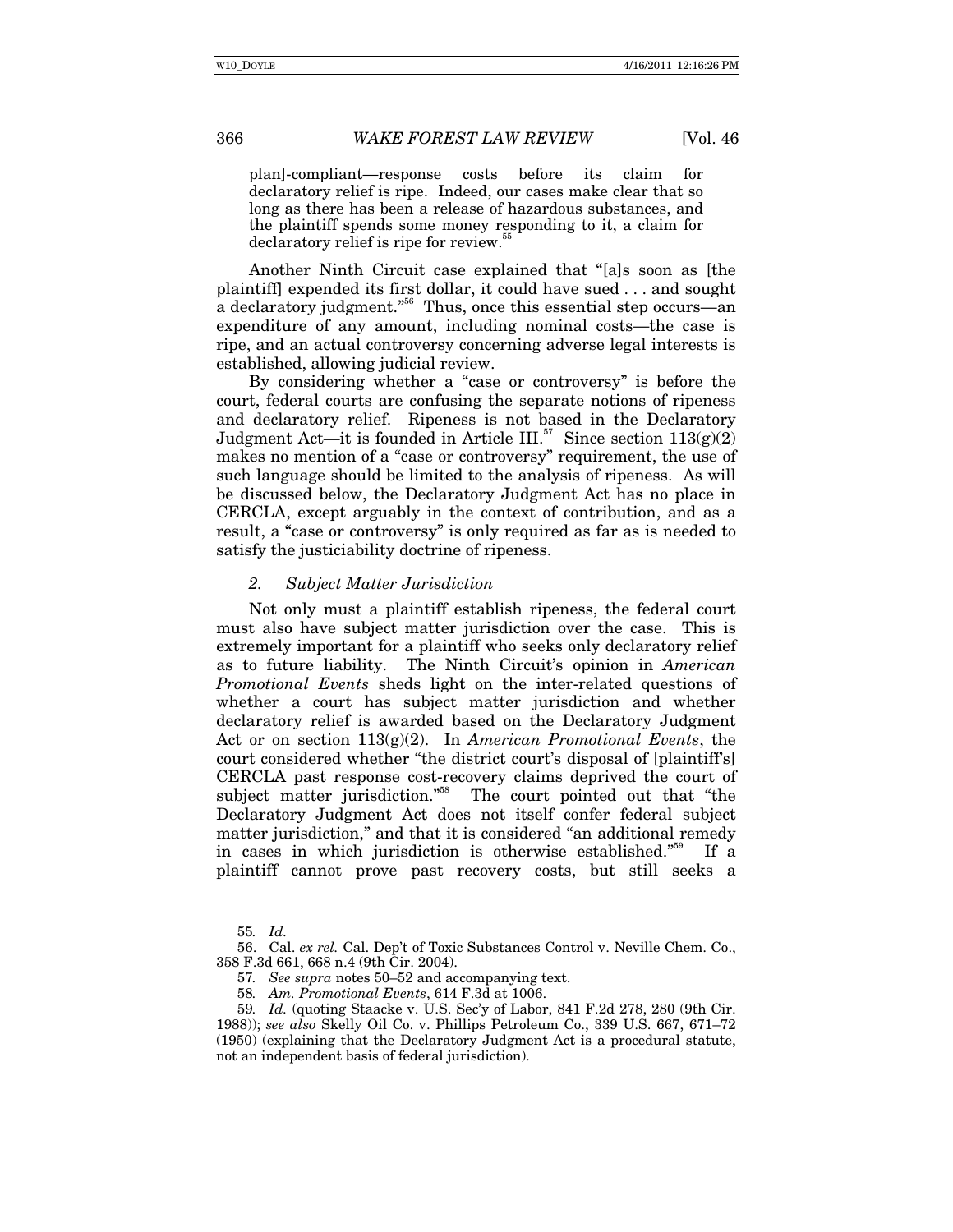declaratory judgment, the plaintiff cannot rely on the Declaratory Judgment Act to confer jurisdiction.

A plaintiff's declaratory relief claim must be "predicated on  $CERCLA.<sup>960</sup>$  So long as the plaintiff's claim is "non-frivolous," it "suffices to establish federal question jurisdiction, even if that claim is later dismissed on the merits."<sup>61</sup> Thus, even though a plaintiff cannot establish section 107(a) cost recovery, the plaintiff should claim declaratory relief pursuant to the federal statute rather than the Declaratory Judgment Act. Should the court dismiss the plaintiff's section 107(a) claim, the court can then consider the declaratory judgment claim under the federal statute, even if the section 107(a) claim is dismissed on the merits. Otherwise, the court is required to dismiss the remaining claim since the Declaratory Judgment Act itself cannot confer subject matter jurisdiction on the court. This implies that subject matter jurisdiction is not an insurmountable barrier for a plaintiff arguing for declaratory relief, even when that plaintiff fails to prove costs incurred under section 107(a).

# *3. The Irrelevant Declaratory Judgment Act*

When a plaintiff seeks only declaratory relief based on future liability, the plaintiff's claim must be based on CERCLA itself; otherwise, the court will have to dismiss the claim if it is based on the Declaratory Judgment Act.<sup>62</sup> As discussed above, courts have inconsistently applied the Declaratory Judgment Act in CERCLA actions. The *American Promotional Events* opinion offers the most insight into this problem, considering specifically whether the Declaratory Judgment Act governs CERCLA actions or whether section  $113(g)(2)$  controls. Even though "Colton's complaint referred to the Declaratory Judgment Act rather than CERCLA section  $113(g)(2)$ ," the Ninth Circuit found that "the latter provision clearly governs this initial cost-recovery action."63 Concluding that section  $113(g)(2)$  qualifies as a "more detailed declaratory relief provision," the court went on to analyze the plaintiff's claim for declaratory relief under section  $113(g)(2)$ .<sup>64</sup> This rule was formulated in *Hinck v*. *United States*, in which the Supreme Court held that "in most contexts, 'a precisely drawn, detailed statute pre-empts more general remedies'"—a holding "guided by [the Court's] past recognition that when Congress enacts a specific remedy when no remedy was previously recognized . . . the remedy provided is

<sup>60</sup>*. Am. Promotional Events*, 614 F.3d at 1006*.*

<sup>61</sup>*. Id.* (quoting Cement Masons Health & Welfare Trust Fund for N. Cal. v. Stone, 197 F.3d 1003, 1008 (9th Cir. 1999)).

 <sup>62. 28</sup> U.S.C. § 2201 (2006) (requiring a "case of actual controversy" in order for there to be federal jurisdiction).

<sup>63</sup>*. Am. Promotional Events*, 614 F.3d at 1007.

<sup>64</sup>*. Id.*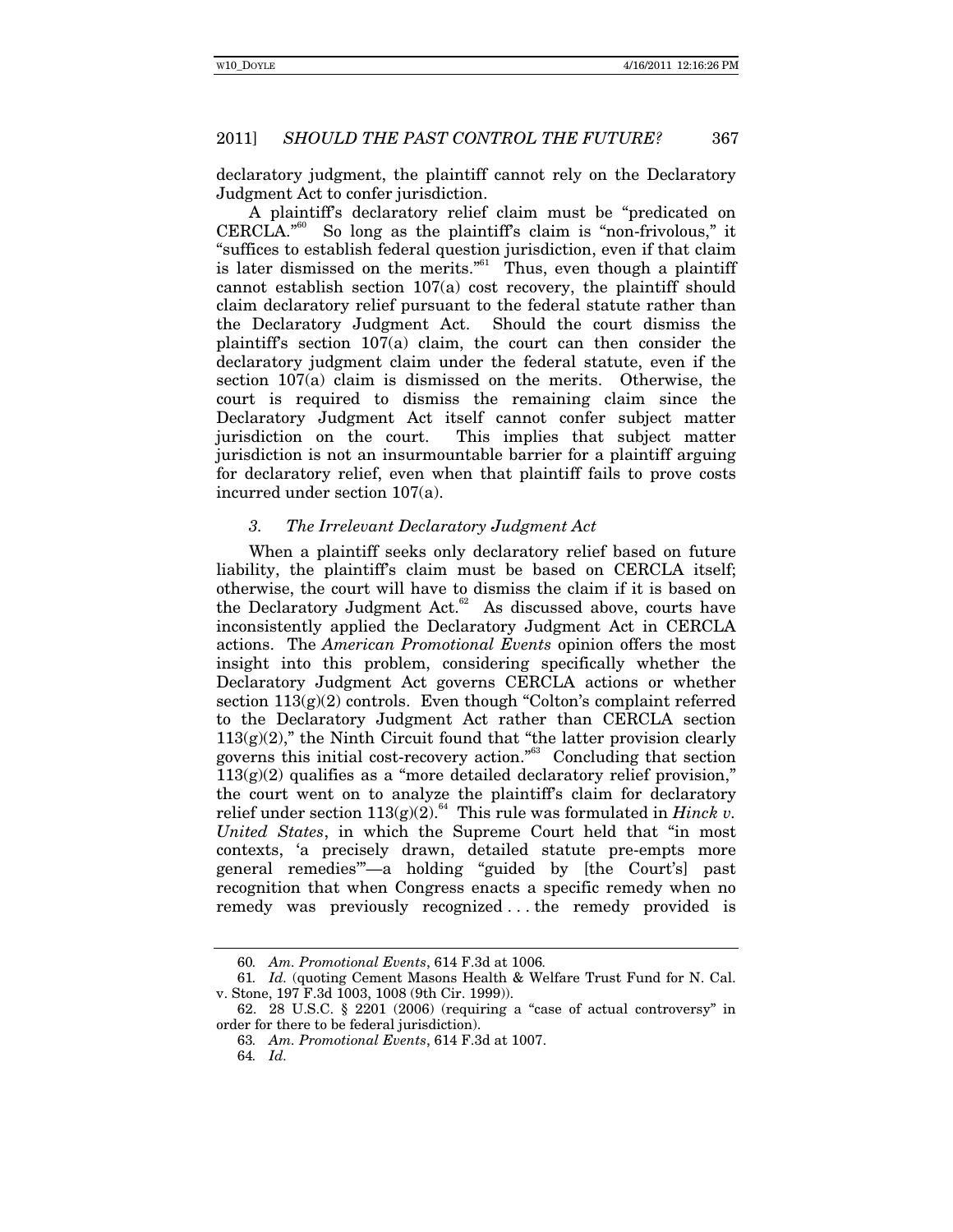generally regarded as exclusive.<sup> $565$ </sup> This finding does appear to support the Ninth Circuit's decision in *American Promotional Events* that declaratory relief pursuant to section  $113(g)(2)$  should be the "exclusive" remedy, considering that such a remedy did not exist until Congress passed CERCLA.<sup>66</sup>

Despite a plaintiff's best attempt to use the Declaratory Judgment Act, it is actually in his best interest to argue for declaratory relief pursuant to section  $113(g)(2)$  of CERCLA, especially when the plaintiff is only arguing for a declaratory judgment regarding future liability. While the court's willingness to hear claims based on the Declaratory Judgment Act depends upon the jurisdiction, it seems that in most contexts, section  $113(g)(2)$  is the safest way to establish that the federal court has subject matter jurisdiction over the claim. It appears the Declaratory Judgment Act is most relevant in contribution actions in which the court may not allow declaratory relief to rest upon section  $113(g)(2)$ , and therefore, in this context, a plaintiff may want to argue for a declaratory judgment based on both section  $113(g)(2)$  and the Declaratory Judgment Act. But for private party plaintiffs seeking declaratory relief based only on future liability, the plaintiff should predicate the claim on section  $113(g)(2)$  in order to establish that the federal court has subject matter jurisdiction over the case.

#### II. THE DIVIDING LINE: COURTS' CONFLICTING INTERPRETATIONS OF SECTION  $113(G)(2)$

In order to establish a prima facie case of cost recovery under section 107(a), a plaintiff must satisfy four elements. If one of the four elements is not satisfied, a plaintiff recovers nothing. $67$  This Part explores whether a plaintiff also *must* satisfy these four elements in order to obtain a declaratory judgment for future liability. Circuit courts are divided on whether proof of past recovery is a sine qua non for obtaining declaratory relief regarding future costs.<sup>68</sup> The language of section  $113(g)(2)$  does not explicitly require proof of past recovery costs; however, courts have different justifications for this silence, if any justification at all. With limited statutory guidance, the federal courts are divided on whether allowing a declaratory judgment without proof of past recovery costs is consistent with CERCLA's overall purpose to prevent relitigation of the same issues.<sup>69</sup>

 <sup>65.</sup> Hinck v. United States, 550 U.S. 501, 506 (2007) (quoting EC Term of Years Trust v. United States, 550 U.S. 429, 433 (2007)).

<sup>66</sup>*. Am. Promotional Events*, 614 F.3d at 1007–08*.* 

<sup>67</sup>*. See supra* note 15 and accompanying text.

<sup>68</sup>*. See Am. Promotional Events*, 614 F.3d at 1007.

<sup>69</sup>*. See* United States v. USX Corp., 68 F.3d 811, 819 (3d Cir. 1995) ("In providing for the recovery of response costs, Congress included language to insure that a responsible party's liability, once established, would not have to be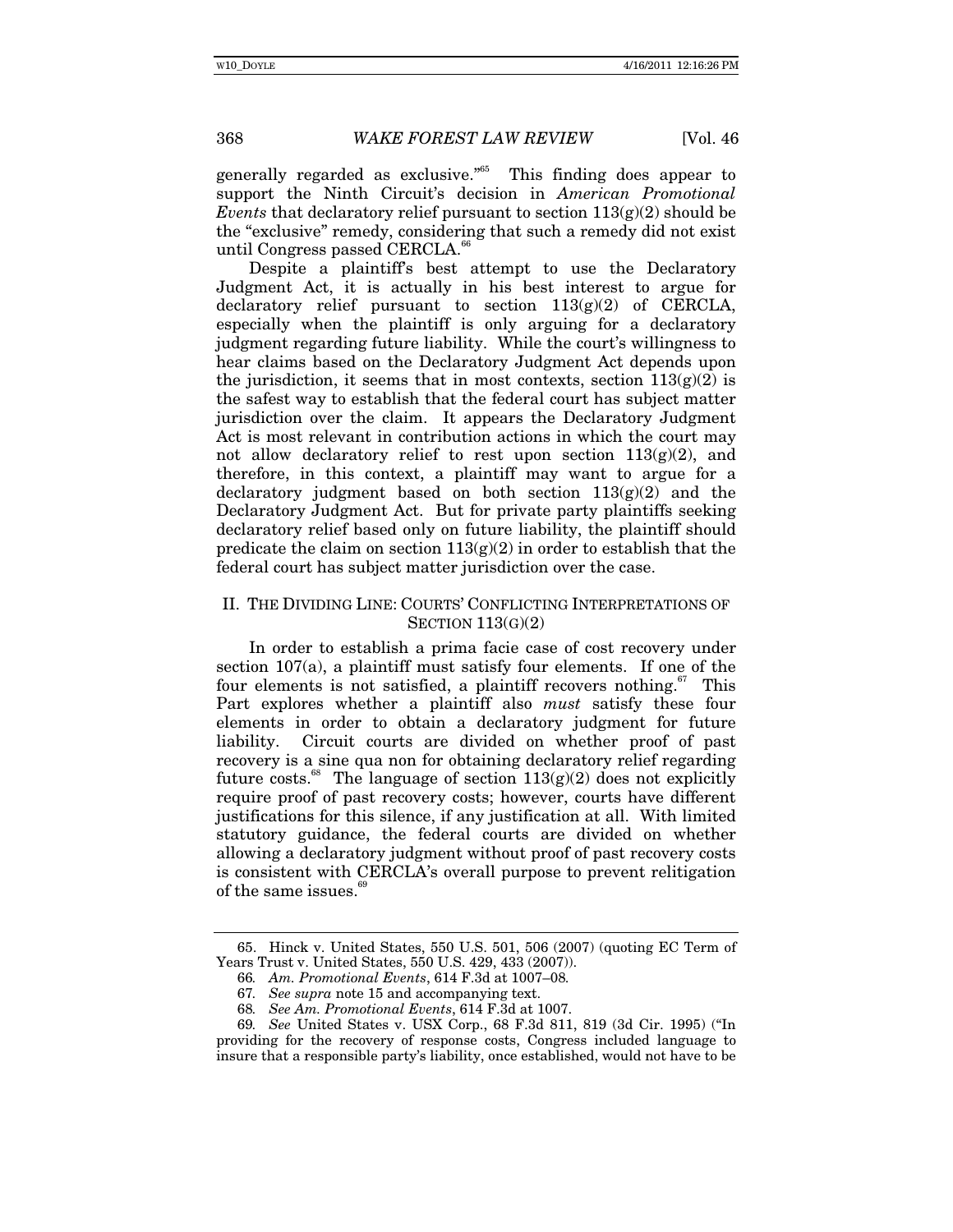#### *A. Requiring Proof of Incurred Costs Under Section 107(a): The*  American Promotional Events *Holding*

The most recent and perhaps clearest iteration on this question is found in the Ninth Circuit's opinion in *City of Colton v. American Promotional Events*. In *American Promotional Events*, the district court held that the city had failed to establish a prima facie case under section 107(a) because it could not show that the response costs were "necessary and consistent with the [national contingency plan]."70 The district court ruled that this precluded consideration of  $\alpha$  declaratory relief for future costs.<sup>71</sup> While the Ninth Circuit noted that other federal courts of appeals have taken different approaches to this question, it ultimately affirmed, analyzing the question under section  $113(g)(2)$ .<sup>72</sup>

The Ninth Circuit first focused on the language of section  $113(g)(2)$ . It postulated that "'liability for response costs' must refer to the response costs sought in the initial cost recovery action, given that the sentence later refers to 'any *subsequent* action or actions to recover *further* response costs."<sup>73</sup> According to the court, such a reading permits a declaratory judgment for future cost-recovery actions only when a plaintiff has established cost recovery on "present liability" under section  $107(a)$ .<sup>74</sup> By satisfying the elements of section 107(a), a plaintiff proves to the court that the defendant is presently liable, and therefore, must be declared liable for future response costs. The court supported this finding by appealing to an "elemental canon of statutory construction," which states, "where a statute expressly provides a particular remedy or remedies, a court must be chary of reading others into it."<sup>75</sup> This canon supports the court's conclusion that Congress created a statute that expressly grants a remedy for a *specific* plaintiff—one who has satisfied the elements of section 107(a). Otherwise, the court reasoned, Congress "could have provided that 'the court shall enter a declaratory judgment on liability for *further* response costs."<sup>76</sup> However, Congress did not, and the court found this reason enough to conclude that the language of section  $113(g)(2)$  unambiguously requires a finding of section  $107(a)$  cost recovery.<sup>7</sup>

The plaintiff convincingly argued that "CERCLA's goal of encouraging private parties to clean up hazardous sites" supports

relitigated . . . ." (quoting Kelley v. E.I. DuPont De Nemours & Co., 17 F.3d 836, 844 (6th Cir. 1994))).

<sup>70</sup>*. Am. Promotional Events*, 614 F.3d at 1004.

<sup>71</sup>*. Id.*

<sup>72</sup>*. Id.* at 1007–09.

<sup>73</sup>*. Id.* at 1007 (quoting 42 U.S.C. § 9613(g)(2) (2006)).

<sup>74</sup>*. Id.* 

<sup>75</sup>*. Id.* (quoting Transamerica Mortg. Advisors, Inc. v. Lewis, 444 U.S. 11, 19–20 (1979)).

<sup>76</sup>*. Id.* at 1007–08.

<sup>77</sup>*. Id.*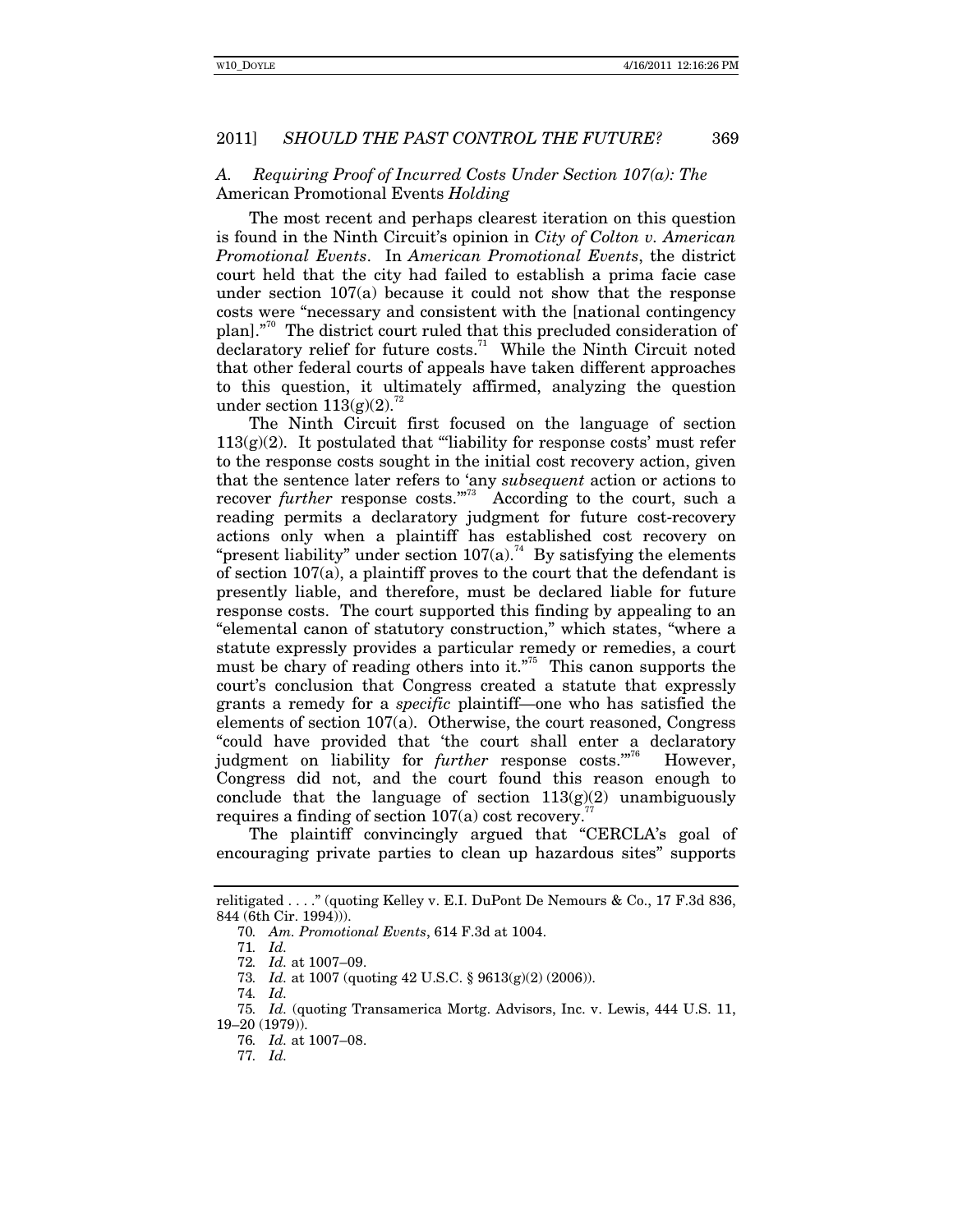granting declaratory relief solely based on future liability.<sup>78</sup> Colton argued that precluding consideration of declaratory relief "would discourage private parties from taking future actions to clean up hazardous sites if they failed to comply with the [national contingency plan]" in their past actions.<sup>79</sup> Yet the court was not persuaded by Colton's argument because, the court reasoned, encouraging private response is not the exclusive goal of  $CERC{L}\mathbf{A}$ . Rather, CERCLA's goal is also to "make the party seeking response costs choose a cost-effective course of action" when considering how to clean up the waste. $81$  The court determined that "[p]roviding declaratory relief based on mere assurances of future compliance with the [national contingency plan] would create little incentive for parties to ensure that their initial cleanup efforts are on the right track."<sup>82</sup> The court refused to grant premature relief under CERCLA in order to prevent "perverse incentives."<sup>83</sup> According to the court, when a plaintiff has failed to show past response costs as consistent with the national contingency plan ("NCP"), granting a declaratory judgment for future liability would ultimately endorse action that is prohibited under section  $107(a)$ .<sup>84</sup>

The court also looked into the practicalities of granting declaratory relief in this limited situation. The court found that it would have to make "complicated determinations" about the allocation of responsibility among the responsible parties, with no assurance that the plaintiff would ever establish that costs incurred were necessary and consistent with the NCP.<sup>85</sup> Therefore, the court found that "CERCLA's purposes would be better served" if the plaintiff came "to court only after demonstrating its commitment to comply with the NCP and undertake a CERCLA-quality cleanup."<sup>86</sup> Even in the court's holding, it is difficult to ignore the court's reprimand of the city for its failure to comply with the NCP and expectation of a declaratory judgment from the court in return.

In order to show why a plaintiff may fail to establish past cost recovery under section 107(a) and still seek a declaratory judgment as to future liability, some elaboration of the facts of *American Promotional Events* is required. The City of Colton began examining its municipal supply wells for perchlorate contamination.<sup>87</sup> These wells drew water from the Rialto-Colton These wells drew water from the Rialto-Colton groundwater basin. The city found "concentrations ranging from

80*. Id.*

<sup>78</sup>*. Id.* at 1008.

<sup>79</sup>*. Id.* 

<sup>81</sup>*. Id.* 

<sup>82</sup>*. Id.* 

<sup>83</sup>*. Id.* 84*. Id.* 

<sup>85</sup>*. Id.*

<sup>86</sup>*. Id.* 

<sup>87</sup>*. Id.* at 1003.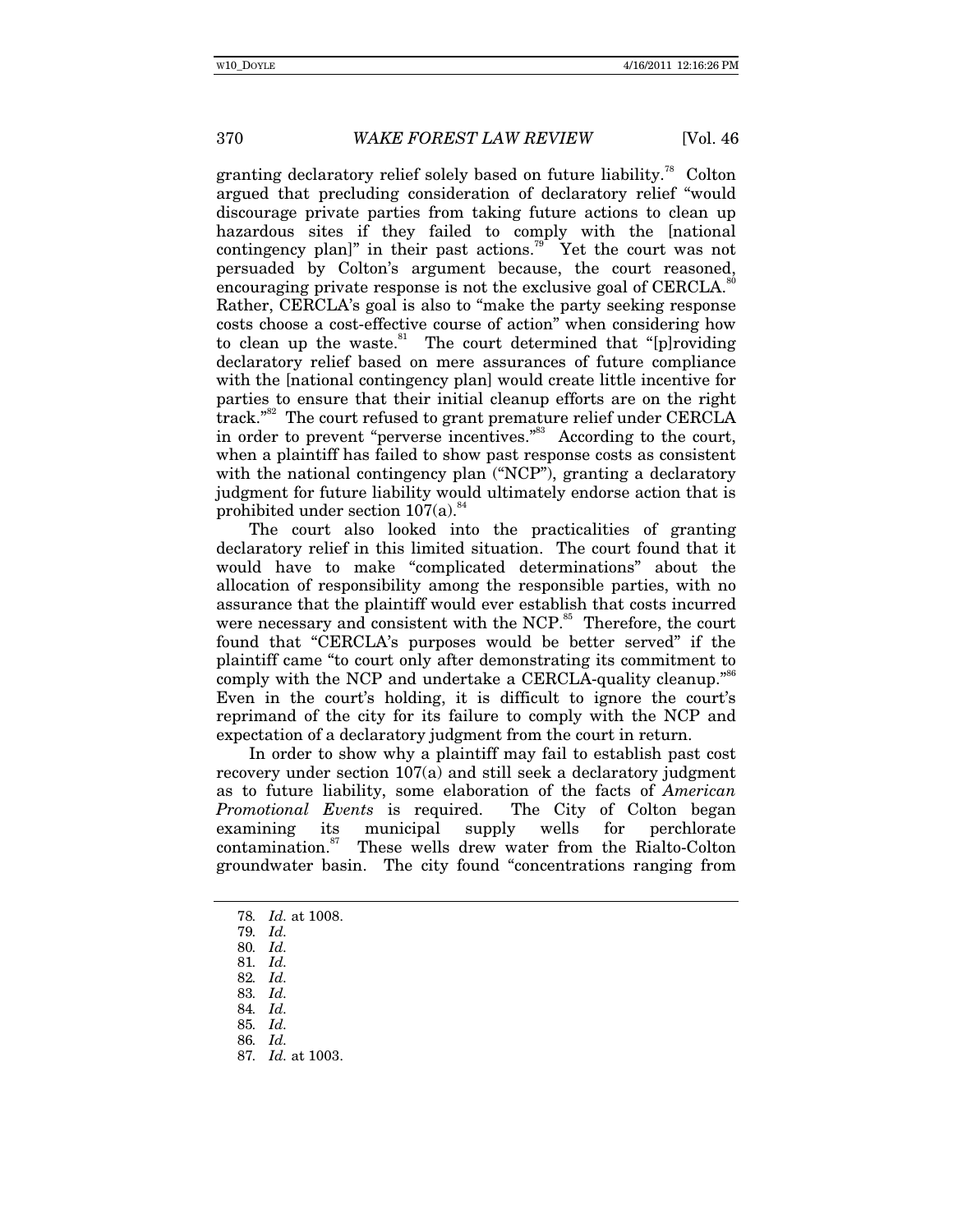about 4 to 10 micrograms per liter."<sup>88</sup> The California Department of Health Services ("CDHS") had an "advisory action level" for perchlorate of four micrograms per liter.<sup>89</sup> Because the action level was merely advisory, and not enforceable, the CDHS stated that the affected wells could still supply water in their current state. Colton decided otherwise, and treated the impacted wells for perchlorate contamination.<sup>91</sup> Four million dollars later, Colton brought suit against industries located along the basin for reimbursement of treatment costs.<sup>92</sup> The district court concluded that such costs were not necessary "because there was no immediate threat to the public health or environment" based on the unenforceable advisory action level. $93$  Four million dollars, of course, is small change compared to the fifty-five to seventy-five million dollars the basin-wide cleanup was estimated to eventually cost. Therefore, a declaration of future liability was incredibly important to Colton.

The *American Promotional Events* opinion offers full insight into a court's justification for precluding declaratory relief for this particular type of plaintiff. It displays a complete picture of what is required for a declaratory judgment under CERCLA: ripeness, subject matter jurisdiction, and the prerequisite of satisfying the requirements of section  $107(a)$  to even obtain a section  $113(g)(2)$ declaratory judgment, thereby illustrating the interconnectedness of all three requirements. It also settles the Declaratory Judgment Act confusion by determining that only section  $113(g)(2)$  applies in a cost-recovery action. Colton failed to establish section 107(a) liability because its response costs were deemed not necessary and consistent with the NCP; it is important to remember, however, that this is only one of the requirements of section  $107(a)$ .<sup>95</sup> A plaintiff may fail to establish liability if he cannot prove the remaining requirements. It appears that the Ninth Circuit would still refuse to grant a declaratory judgment for a plaintiff failing to show that, for example, the defendant is within one of the four classes of persons subject to liability.<sup>36</sup> The opinion does not appear to hinge upon Colton's failure to comply with the NCP, but rather upon Colton's failure to prove one of the essential elements under section  $107(a)$ . Yet, one of the most fiercely litigated elements of cost recovery under section  $107(a)$  is the requirement that response costs are necessary and consistent with the NCP, which explains the

<sup>88</sup>*. Id.* 

<sup>89</sup>*. Id.* 

<sup>90</sup>*. Id.* 

<sup>91</sup>*. Id.* 92*. Id.* 

<sup>93</sup>*. Id.* at 1004.

<sup>94</sup>*. Id.* 

<sup>95</sup>*. See supra* note 15 and accompanying text.

<sup>96</sup>*. Am. Promotional Events*, 614 F.3d at 1007–08.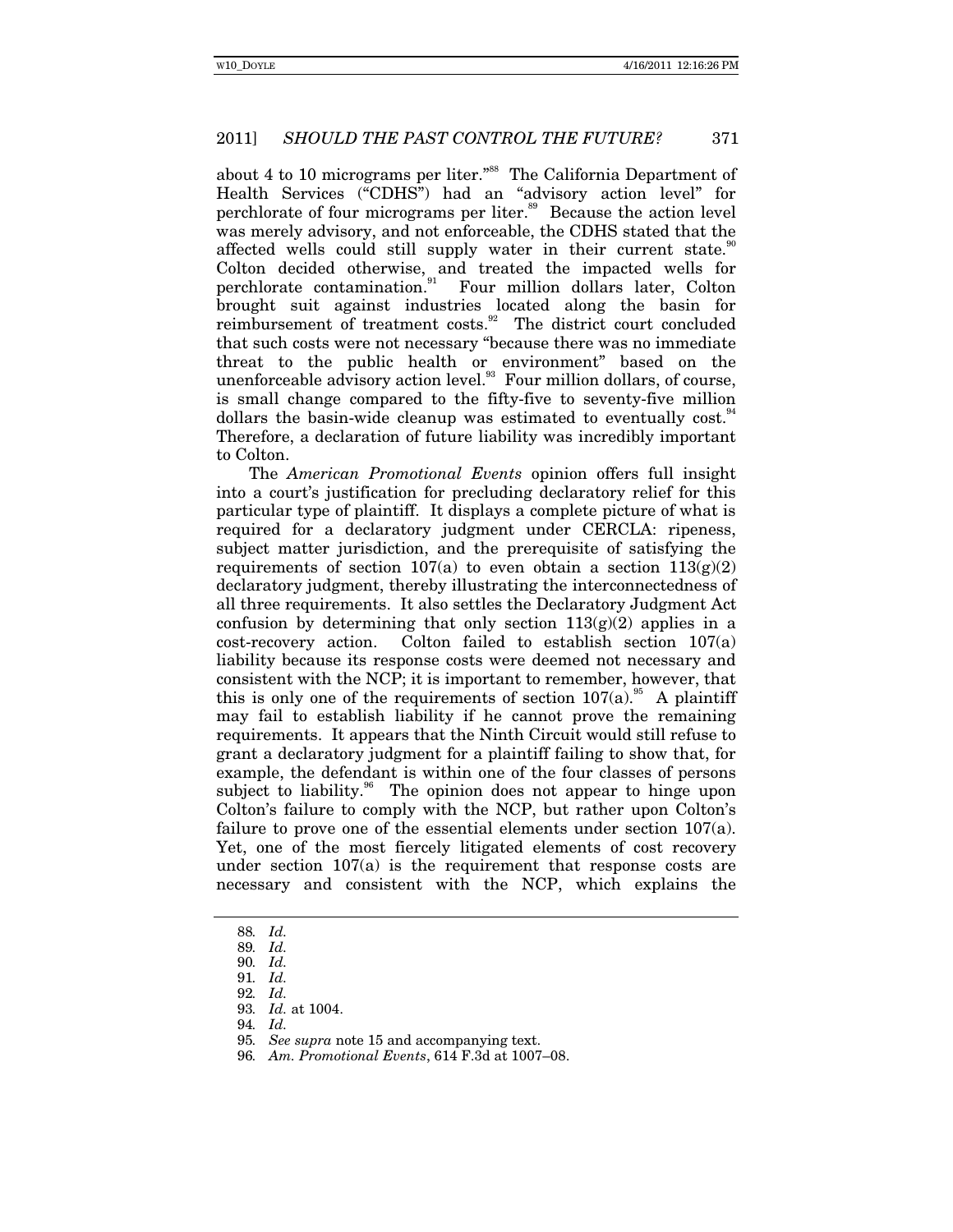element's frequent reoccurrence in the case law.<sup>97</sup>

#### *B. Other Courts' Interpretations of Section 113(g)(2)*

The Ninth Circuit is not the only court to consider the question of how a CERCLA plaintiff can receive declaratory relief for future liability. As the Ninth Circuit points out, the Second, Third, and Eighth Circuits have all concluded that section  $113(g)(2)$  applies only after a plaintiff has incurred response costs and comes to court prepared to establish a prima facie case of cost recovery under section 107(a).<sup>38</sup> While these opinions support the *American Promotional Events* holding, they offer little insight into why section  $113(g)(2)$  unambiguously applies only when costs have already been incurred under section  $107(a)$ . These opinions are more significant for their holdings rather than for their analyses, as they devote limited attention to policy considerations raised by the private party plaintiffs.

In *Trimble v. Asarco, Inc.*, a putative class brought suit against Asarco—a lead smelter and refinery—for emitting lead and other particulates into the air.<sup>99</sup> Asarco maintained that these particulates were not adverse to the public's health.<sup>100</sup> The district court ruled that it lacked subject matter jurisdiction over the claim because the plaintiffs failed to show that they had incurred response costs necessary and consistent with the NCP since the plaintiffs did not expend any of their own money to investigate the effects of Asarco's emissions.<sup>101</sup> The Eighth Circuit reinforced the generally accepted notion that a plaintiff does not have to actually pay for a cost in order to incur it.<sup>102</sup> An incurred cost "may be based on an

 <sup>97.</sup> The NCP "establish[es] procedures and standards for responding to releases of hazardous substances." 42 U.S.C. § 9605(a) (2006); *see also* PMC, Inc. v. Sherwin Williams Co., 151 F.3d 610, 616 (7th Cir. 1998) (finding that the purpose of requiring public comment is to ensure "that the remedial measures undertaken hopefully at the expense of someone else are not excessive or otherwise improvident"); Cnty. Line Inv. Co. v. Tinney, 933 F.2d 1508, 1513 (10th Cir. 1991) ("To be consistent with the NCP for the purpose of costrecovery under section 107 of CERCLA, [private party] responses must, as appropriate, address the full range of [remedial] alternatives outlined in § 300.68(f), as well as comply with all other [remedy selection] provisions of  $\S$ 300.68(e) through (i). Such responses also must provide an opportunity for appropriate public comment. This public comment must be consistent with § 300.67(d)."); 40 C.F.R. pt. 300 (2010). *But see* James R. Deason, Note, *Clear As Mud: The Function of the National Contingency Plan Consistency Requirement in a CERCLA Private Cost-Recovery Action*, 28 GA. L. REV. 555, 577 (1994) (arguing that NCP consistency should be an element of damages and not an element of a plaintiff's prima facie case for cost recovery under section  $107(a)$ ).

<sup>98</sup>*. Am. Promotional Events*, 614 F.3d at 1007.

 <sup>99.</sup> Trimble v. Asarco, Inc., 232 F.3d 946, 950 (8th Cir. 2000).

<sup>100</sup>*. Id.* 

<sup>101</sup>*. Id.* at 950–51.

<sup>102</sup>*. Id.* at 958.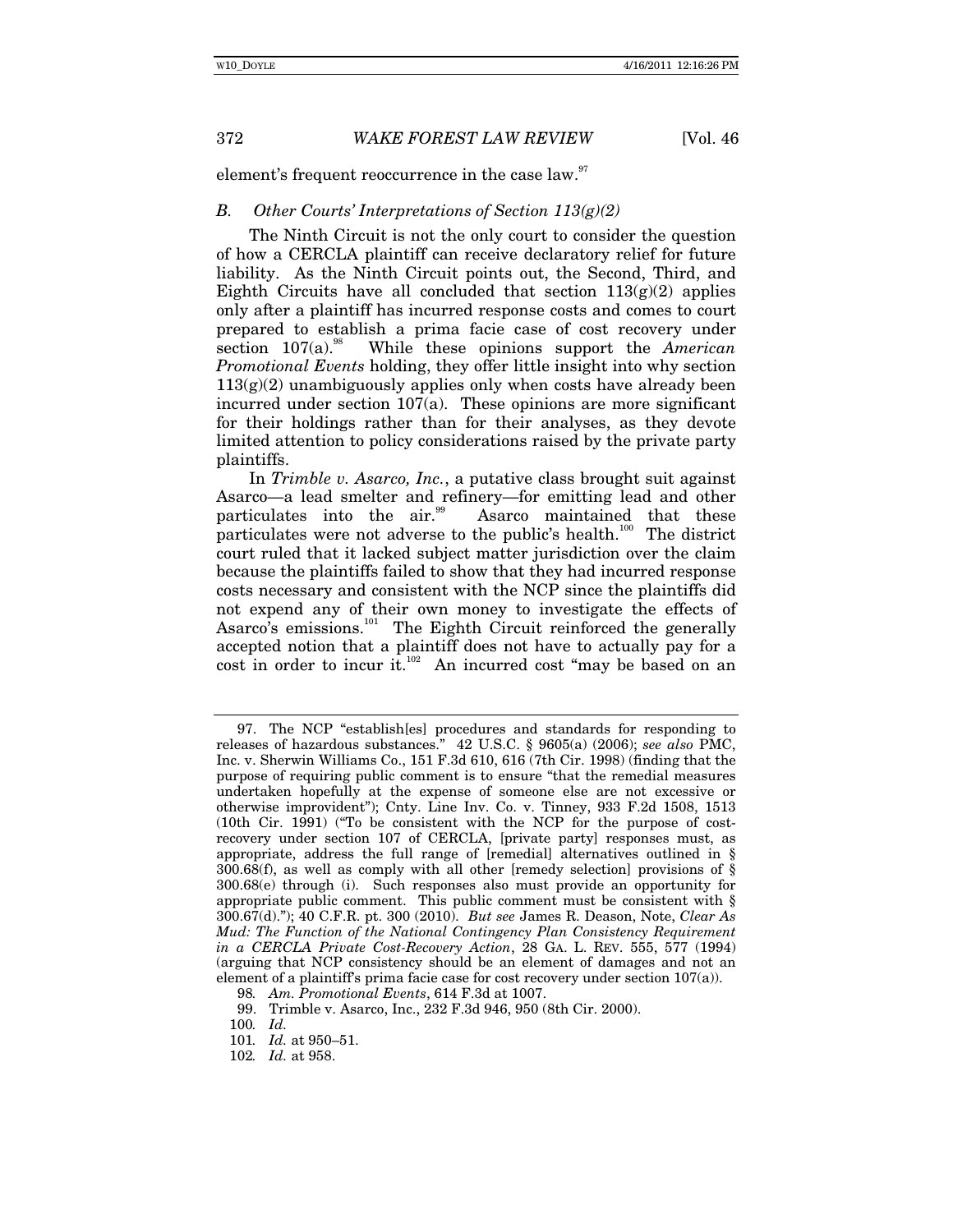existing legal obligation."<sup>103</sup> The court found, however, that "the mere possibility, even the certainty, that an obligation to pay will arise in the future does not establish that a cost has been incurred, but rather establishes that a cost may be incurred or will be incurred." $104$  The court refused to allow a plaintiff to obtain declaratory relief for future liability without having already incurred response costs under section  $107(a)$ .<sup>105</sup>

Much like the City of Colton, the *Trimble* plaintiffs made a policy argument that refusing declaratory relief would ultimately injure the plaintiffs, who would have to spend money or incur debt in order to begin the cleanup process or investigate the waste.<sup>106</sup> The plaintiffs argued that such a finding would "deny those with the least financial resources access to CERCLA's benefits."<sup>107</sup> But the Eighth Circuit responded that while it "recognize[d] a potential for inequality within the CERCLA private cost-recovery scheme," it refused to allow this inequality to overcome the court's interpretation of the statutory language.<sup>10</sup>

In *Gussack Realty Co. v. Xerox Corp.*, the Second Circuit reversed a jury award of \$1,083,585 to the plaintiff for future response costs, finding that the award of "a present lump-sum payment of anticipated expenses" was not the "proper remedy."<sup>109</sup> The court ruled that only a declaratory judgment is appropriate.<sup>110</sup>

The court then refused to award a declaratory judgment because "[p]laintiffs ha[d] not incurred any compensable expenses under  $CERCLA.<sup>9111</sup>$  Without any more explanation, the court ruled as a matter of law that declaratory relief was unavailable.<sup>112</sup> The Third Circuit, in *United States v. Occidental Chemical Corp.*, provided even less reasoning for its conclusion that declaratory relief is prohibited when a plaintiff does not satisfy section  $107(a)$ .<sup>113</sup> The lower court had dismissed plaintiff's claim under section 107(a), and as a result, had also dismissed plaintiff's claim for declaratory

110*. Gussack*, 224 F.3d at 92.

111*. Id.*

112*. Id.* 

<sup>103</sup>*. Id.* 

<sup>104</sup>*. Id.* 

<sup>105</sup>*. Id.* 

<sup>106</sup>*. Id.* at 958 n.15.

<sup>107</sup>*. Id.* 

<sup>108</sup>*. Id.* 

 <sup>109.</sup> Gussack Realty Co. v. Xerox Corp., 224 F.3d 85, 92 (2d Cir. 2000); *see also* Amoco Oil Co. v. Borden, Inc., 889 F.2d 664, 667 (8th Cir. 1989) ("Because of the complexity of CERCLA cases, which often involve multiple defendants and difficult remedial questions, courts have bifurcated the liability and remedial, or damages, phases of CERCLA litigation. In doing so, disputed factual and legal issues pertaining only to liability are resolved before deciding the more complicated and technical questions of appropriate cleanup measures and the proportionate fault of liable parties.") (citations omitted).

<sup>113</sup>*. United States v. Occidental Chem. Corp.*, 200 F.3d 143 (3d Cir. 1999).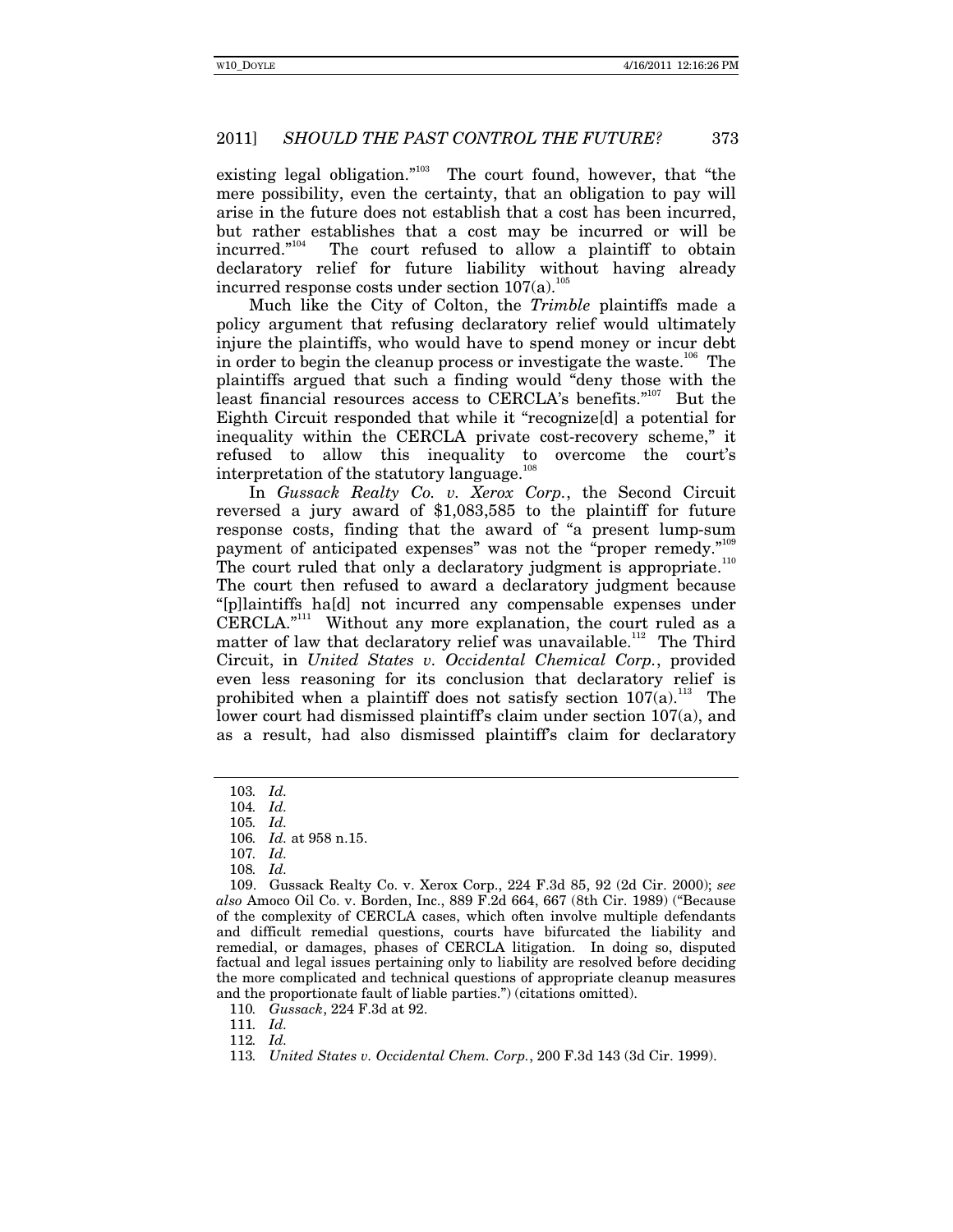judgment under section  $113(g)(2)$ —the declaratory judgment provision of CERCLA.<sup>114</sup> The Third Circuit reversed the dismissal of the plaintiff's section 107(a) claim, noting that "it is understandable that the District Court, having erroneously concluded that Occidental had no liability for EPA's outstanding past costs ... dismissed the §  $122(g)(2)$  claim for a declaratory judgment as to future costs."<sup>115</sup>

These three cases demonstrate that before *American Promotional Events* there was little discussion and justification for federal court determinations that declaratory relief pursuant to section  $113(g)(2)$  require a showing of costs incurred under section 107(a). The other side of the conversation has been just as limited. In each of these cases, plaintiffs have argued against such a finding by looking to the broader purposes of CERCLA, especially encouraging private cleanup by the responsible party. For some courts, this argument has been persuasive.

#### *C. Courts Allowing for a Declaration of Future Liability*

Both the First and Tenth Circuits have held that private party plaintiffs can obtain a declaratory judgment even when these plaintiffs fail to establish a prima facie case in a past cost-recovery  $\alpha$  action.<sup>116</sup> In the First Circuit, the court formulated this rule in the context of contribution.<sup>117</sup> Since establishing a cost-recovery action for contribution under section 113(f) is identical to establishing cost recovery under section 107(a), obtaining declaratory relief in both contexts will be treated interchangeably.

In *County Line Investment Co. v. Tinney*, the Tenth Circuit determined that a plaintiff must prove that response costs are consistent with the NCP as an element of a section  $107(a)$  claim.<sup>119</sup> The court recognized two exceptions to this rule: (1) when "the factual record does not permit a determination of consistency with the NCP at the time the motion for summary judgment is filed"; and (2) when the plaintiff seeks only a declaration as to future liability for "future costs incurred consistent with the NCP."<sup>120</sup> Without

<sup>114</sup>*. Id.* at 153.

<sup>115</sup>*. Id.* at 153–54.

<sup>116</sup>*. See* United States v. Davis, 261 F.3d 1, 46 (1st Cir. 2001); Cnty. Line Inv. Co. v. Tinney, 933 F.2d 1508, 1513 (10th Cir. 1991).

<sup>117</sup>*. Davis*, 261 F.3d at 14.

<sup>118</sup>*. See supra* notes 27–30 and accompanying text.

<sup>119</sup>*. Tinney*, 933 F.2d at 1512 n.7 (noting the important difference between a private party plaintiff and the government, and the "lessened standard of proof under the statute"). *Compare* 42 U.S.C. § 9607(a)(4)(A) (stating that the government can recover "all costs of removal or remedial action incurred . . . *not inconsistent* with the national contingency plan") (emphasis added), *with* §  $9607(a)(4)(B)$  (stating that private parties can recover "necessary costs of response incurred . . . consistent with the national contingency plan").

<sup>120</sup>*. Tinney*, 933 F.2d at 1513.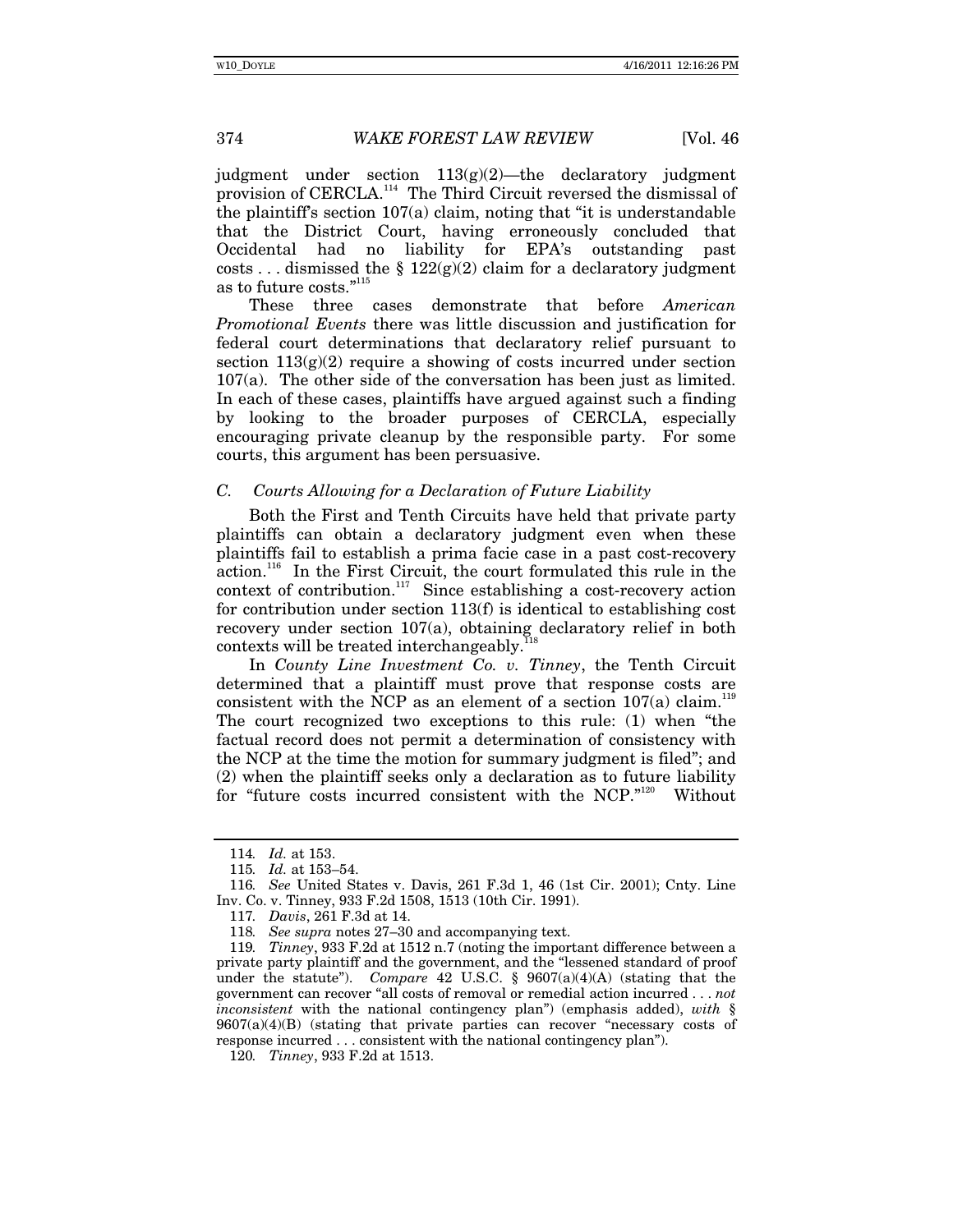further elaboration, the court cited two district court cases from New Jersey, discussed below.<sup>121</sup> It appears that the Tenth Circuit found these exceptions rooted in the fact that the plaintiff can obtain a declaratory judgment as to liability, but in the future, the plaintiff will still have to prove that the future costs incurred were consistent with the NCP. For a defendant who is declared liable for future costs, there is still an escape hatch—if the future costs are not NCP consistent, then the costs are unrecoverable.

The First Circuit addressed this issue in a contribution action in United States v. Davis.<sup>122</sup> The court, having concluded that section  $113(g)(2)$  applies in contribution actions, began its analysis by looking at the statute's plain language.<sup>123</sup> The court found that nothing in the language of section  $113(g)(2)$  "precludes an interpretation that declaratory relief is available" for "future *or* past response  $costs."$ <sup>124</sup> Instead, the court determined that there is a "flexible time line" under section 113(f), in which a "defendant in a [section 107(a)] cost recovery action may initiate a contribution action before its own liability is established."<sup>125</sup> This same reasoning would apply to a defendant who has been found liable, and who seeks declaratory relief "before that liability has been fully discharged."<sup>126</sup> By comparing section 113(f) with section 113(g)(2), the court looked to the context of the statutory scheme and its purpose to conclude that the statute does not prohibit the award of declaratory relief for future liability only.

Perhaps one distinction can be drawn here—in contribution actions, liability has already been established. A plaintiff has brought an action against the PRP, and has proven under section  $107(a)$  that costs have been incurred. As a result, this responsible party has brought a contribution action. The First Circuit in *Davis* reasoned that this liable party could obtain declaratory relief for future costs incurred even when the party has not shown that it has incurred past response  $costs$ .<sup>127</sup> The court went on to note that "allocation helps to alleviate the hardship that would be visited upon the [PRP] seeking contribution if that PRP was, in effect, required to finance the entire cleanup operation before getting a determination regarding the shares attributable to the other PRP's."<sup>128</sup> If it is unfair for a liable party to incur all of the costs of the cleanup before obtaining declaratory relief, it appears that it is also unfair for an innocent private party to incur all of the cleanup

<sup>121</sup>*. Id.* 

<sup>122</sup>*. Davis*, 261 F.3d at 46–47.

<sup>123</sup>*. Id.* at 46.

<sup>124</sup>*. Id.* 

<sup>125</sup>*. Id.* 

<sup>126</sup>*. Id.* 

<sup>127</sup>*. Id.* 

<sup>128</sup>*. Id.* at 47 (quoting United States v. Davis, 31 F. Supp. 2d 45, 58 (D.R.I. 1998)).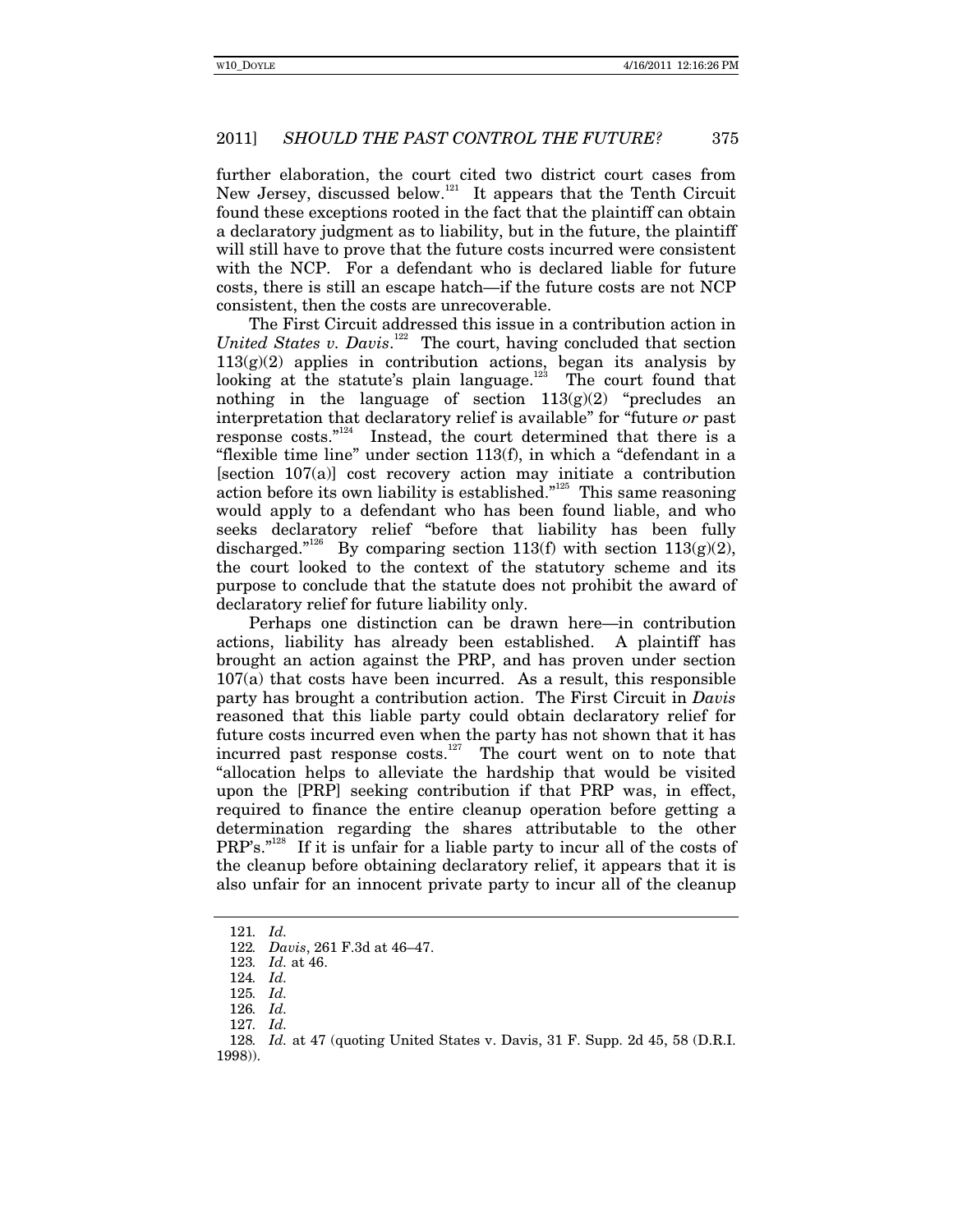costs before receiving a declaratory judgment. Thus, this case indicates that when a liable party—and by logical extension, an innocent party—seeks a declaratory judgment for future liability, the party does not have to prove past response costs.

In two separate cases, the U.S. District Court for the District of New Jersey has also held that proving section 107(a) costs is not a prerequisite to obtaining declaratory relief as to future liability.<sup>129</sup> In *T & E Industries v. Safety Light Corp.*, the court determined it was precluded from "entering summary judgment as to specific amounts of the costs" incurred when the plaintiff had not proven that the costs were necessary and consistent with the NCP; however, it was not precluded from granting a declaratory judgment.<sup>130</sup> The court disagreed with the defendant's argument that such a declaratory judgment "is tantamount to writing a 'blank check.<sup>"131</sup> The defendant was protected, according to the court, by the fact that the plaintiff would still have to prove that these future costs were NCP consistent, reiterating the Tenth Circuit's justification for awarding declaratory relief.<sup>1</sup>

In *Southland Corp. v. Ashland Oil, Inc.*, the district court again allowed declaratory relief, even when the liable plant had not yet started the cleanup process and was seeking contribution from another PRP.<sup>133</sup> The court refused to find that the claim was The court refused to find that the claim was premature.<sup>134</sup> It supported this finding with the contention that declaratory relief is "consistent with CERCLA's purpose of encouraging prompt remedial action."<sup>135</sup> While CERCLA's overall purpose of encouraging quick and effective private party cleanup was not compelling enough for the Ninth Circuit, these circuit and district court opinions give some limited insight into why CERCLA's purposes are better served by awarding declaratory relief for future liability only.

These cases demonstrate that while federal courts have recognized that there is reason to award declaratory relief without first satisfying all of the elements of section 107(a), they have offered very little elaboration on why it should be allowed and when it should be granted. What is apparent from this case law is the important point that allowing declaratory relief under these circumstances is not without its limitations. The plaintiff will still have to show that future costs incurred are necessary and consistent with the NCP, a limitation that is not illusory. By focusing on the

134*. Id.* 

<sup>129</sup>*. See* Southland Corp. v. Ashland Oil, Inc., 696 F. Supp. 994, 1003 (D.N.J. 1988); T & E Indus. v. Safety Light Corp., 680 F. Supp. 696, 709 (D.N.J. 1988).

<sup>130</sup>*. T & E Indus.*, 680 F. Supp. at 709.

<sup>131</sup>*. Id.* at 709 n.15.

<sup>132</sup>*. Id.* 

<sup>133</sup>*. Southland*, 680 F. Supp. at 1003.

<sup>135</sup>*. Id.* (citing O'Neil v. Picillo, 628 F. Supp. 706, 730 (D.R.I. 1988)).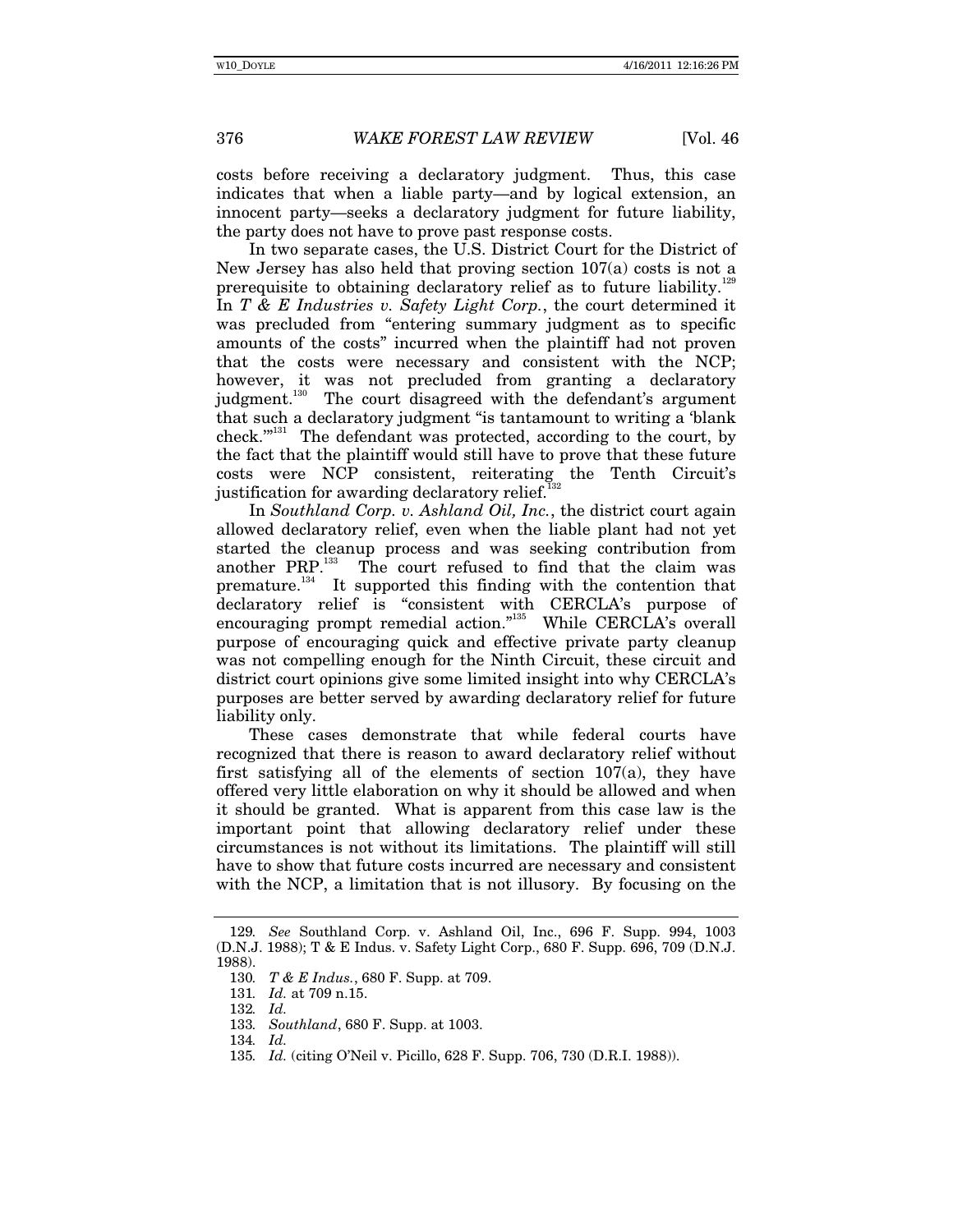remedial purpose of the statute, and searching the plain language of section  $113(g)(2)$  for any sign of the statute precluding the award of declaratory relief based solely on future liability, these federal courts refuse to find that section  $113(g)(2)$  should foreclose the possibility of a declaration of liability.

### III. AN ALTERNATIVE TO THE *AMERICAN PROMOTIONAL EVENTS* HOLDING: WHEN DECLARATORY RELIEF SHOULD BE ALLOWED

The potential repercussions of the *American Promotional Events*  holding, the policies and purposes of CERCLA, and the fact that section  $113(g)(2)$  never explicitly prohibits consideration of only future liability together suggest a tenable argument that declaratory relief is permissible for a plaintiff unable to prove section 107(a) costs. This circuit split illustrates that the conversation has been limited regarding the issue of declaratory relief based only on future liability. Until the Ninth Circuit devoted an entire opinion to the question, federal courts had given little attention to explaining their holdings.<sup>136</sup> Plaintiffs seek declaratory relief for future liability for a variety of factual reasons, and placing an unnecessary burden on these plaintiffs, especially innocent parties, discourages private party cleanup and ultimately punishes the wrong party. Based on both the plain language of section  $113(g)(2)$  and the broader purposes of CERCLA, a plaintiff should be permitted to seek declaratory relief, even if that plaintiff has failed to satisfy the requirements of section 107(a).

#### *A. The Plain Language of Section 113(g)(2)*

The plain language of section  $113(g)(2)$  supports rather than hinders a plaintiff's argument for a declaratory judgment. While section  $113(g)(2)$  does not specifically detail who can obtain declaratory relief, it also does not suggest that there is any prerequisite that must be satisfied before receiving a declaratory judgment. As the First Circuit noted, the statute does not preclude consideration in the context of contribution nor does it preclude consideration of future response costs. $137$  The language simply applies to the issue of "liability for response costs or damages that will be binding on any subsequent action or actions to recover further response costs or damages."<sup>138</sup> This is an important limitation: declaratory relief is limited to the issue of liability.<sup>139</sup> While the defendant is considered liable, this does not necessarily

<sup>136</sup>*. See supra* Part II.A.

 <sup>137.</sup> United States v. Davis, 261 F.3d 1, 46 (1st Cir. 2001).

 <sup>138. 42</sup> U.S.C. § 9613(g)(2) (2006).

 <sup>139.</sup> United States v. Hardage, 982 F.2d 1436, 1445 (10th Cir. 1992) ("[T]he entry of declaratory judgment *on the issue of liability* for future response costs is appropriate.").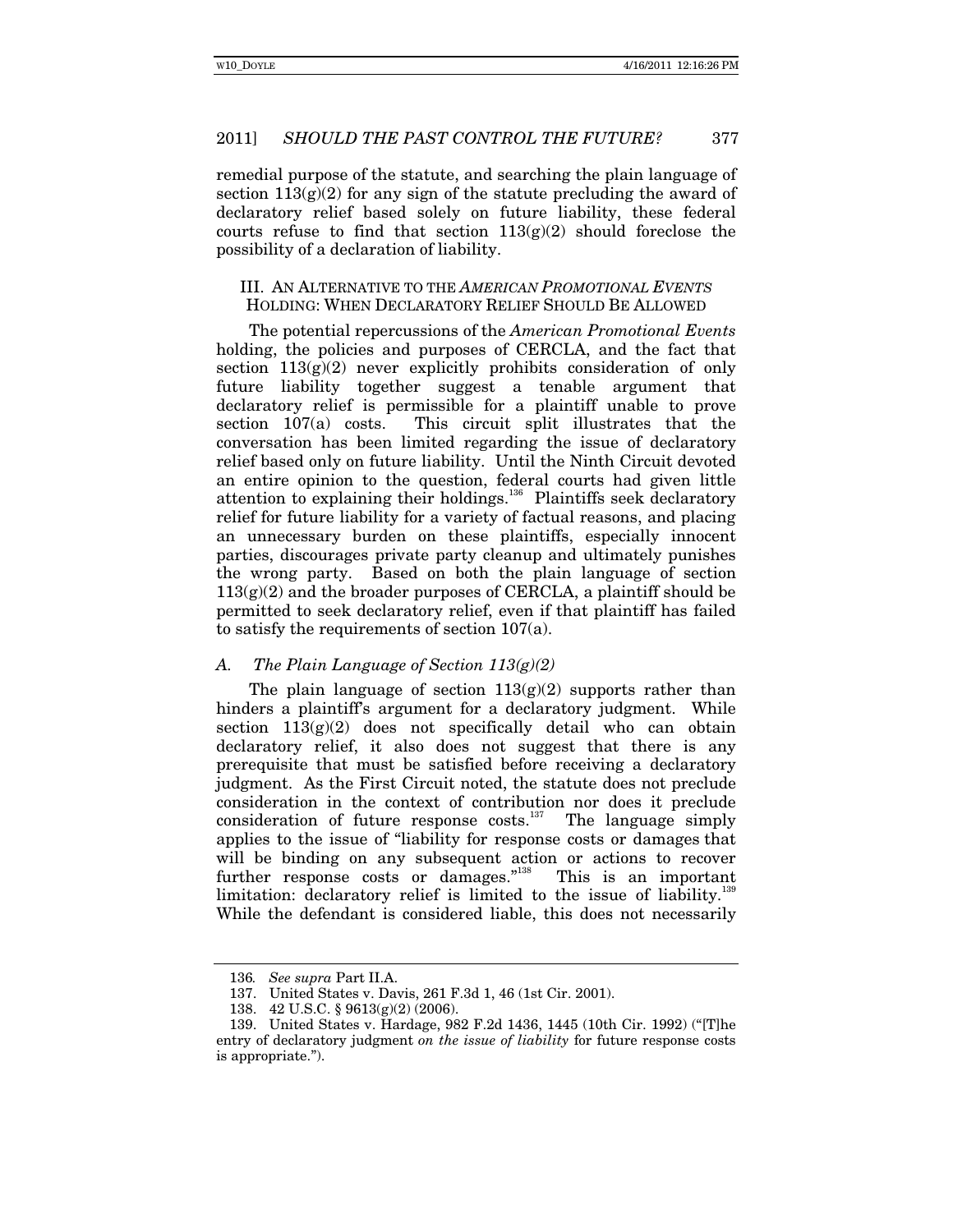mean the defendant will have to pay. The plaintiff will still have to prove, at a later time, that these future costs are necessary and consistent with the NCP.

Moreover, the Ninth Circuit's reading of section  $113(g)(2)$  is somewhat contrived. By concluding that the declaratory judgment refers to the present action—that is, that the plaintiff must show that it has presently incurred response costs—the court ignores the second half of the clause.<sup>140</sup> The declaratory judgment "on liability" for response costs or damages" may not refer to costs already incurred, but simply to the fact that it "will be binding on any subsequent action or actions to recover further response costs or damages."<sup>141</sup> At the very least, this suggests that the language is not clear, and it certainly does not indicate that past costs are a requirement for a declaration of future liability.

The Ninth Circuit also fails to compare section  $113(g)(2)$  with section 107(a) and its purposes. By adhering to the "elemental canon of statutory construction" that courts should hesitate to read additional remedies into a statute, the court fails to consider the context of the overall statutory scheme. $142$  Just as the First Circuit compared section  $113(g)(2)$  with section  $113(f)$ , ultimately concluding that section  $113(g)(2)$  supports the allowance of a declaratory judgment for future liability,<sup>143</sup> section  $107(a)$  should also be considered and compared with section  $113(g)(2)$ .<sup>144</sup> Section 107(a) requires a showing of necessary and NCP-consistent response costs; this purpose is not contravened, however, by allowing a declaration as to future liability since the plaintiff will still have to show that these future costs were necessary and consistent with the NCP. Thus, there is no reason to require a plaintiff "to come to court only after demonstrating its commitment to comply with the NCP and undertake a CERCLA-quality cleanup."<sup>145</sup> A plaintiff who obtains a declaratory judgment can then undertake the CERCLA cleanup, bolstered with some incentive to comply with the NCP, and ultimately still have the burden to show its cleanup was "CERCLAquality."<sup>146</sup> Thus, the plain language of section  $113(g)(2)$  does not preclude consideration of a declaration for future liability only.

 <sup>140.</sup> City of Colton v. Am. Promotional Events, Inc.-W., 614 F.3d 998, 1008 (9th Cir. 2010), *cert. denied*, 131 S. Ct. 646 (2010).

 <sup>141. § 9613(</sup>g)(2).

<sup>142</sup>*. Am. Promotional Events*, 614 F.3d at 1007–08 (quoting Transamerica Mortg. Advisors, Inc. v. Lewis, 444 U.S. 11, 19 (1979)); *see also* Dolan v. U.S. Postal Serv., 546 U.S. 481, 481 (2006) ("[I]nterpretation of a word or phrase depends upon reading the whole statutory text, considering the statute's purpose and context.").

 <sup>143.</sup> United States v. Davis, 261 F.3d 1, 46 (1st Cir. 2001).

<sup>144</sup>*. Id.*

<sup>145</sup>*. Am. Promotional Events*, 614 F.3d at 1008.

<sup>146</sup>*. Id.*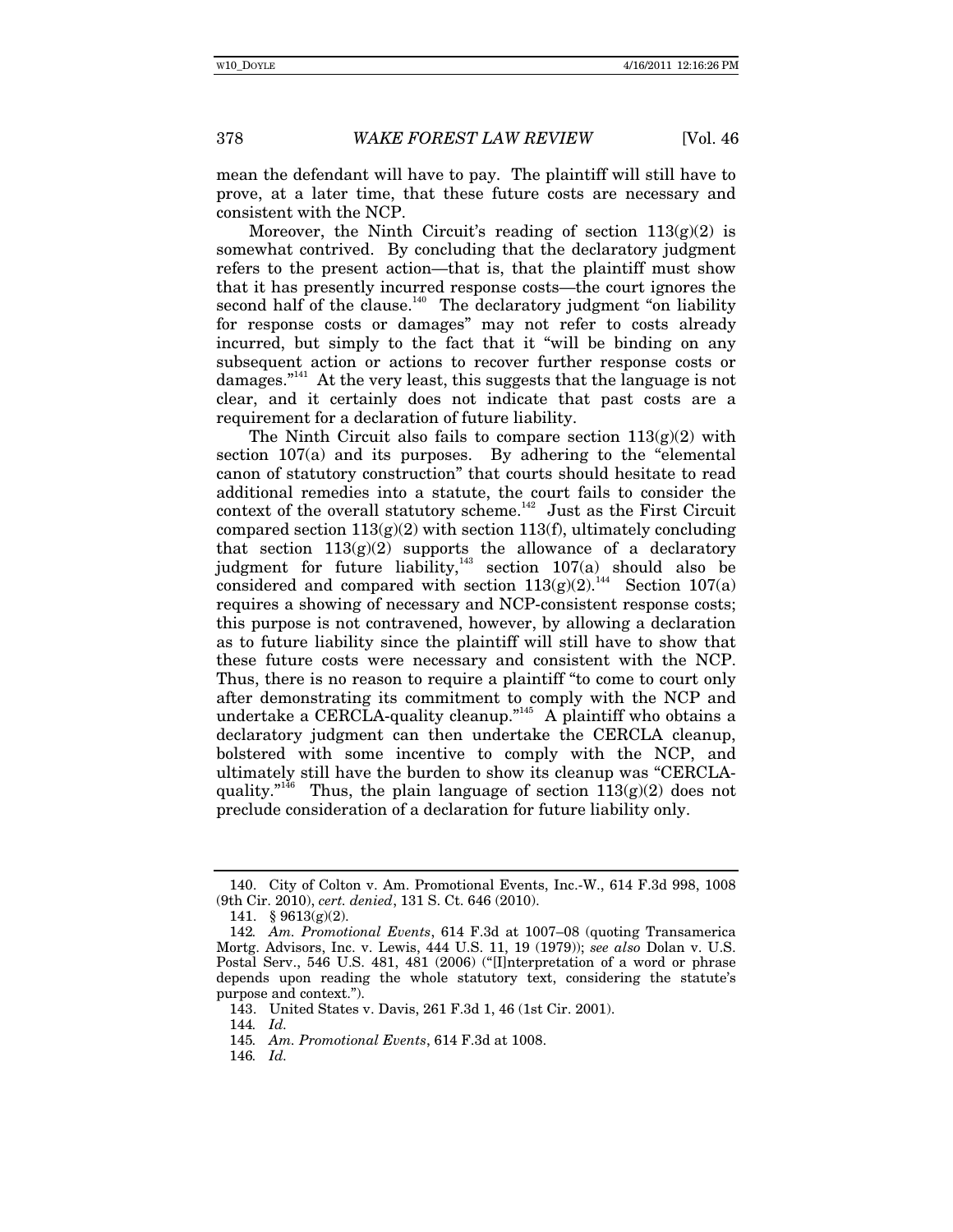# *B. Serving the Goals of CERCLA*

CERCLA's broad remedial purposes are best served when the statute is liberally interpreted.<sup>147</sup> In nearly all of these cost recovery actions the federal courts give a cursory overview of CERCLA's purposes, ultimately concluding that some other interest overrides them. But more consideration should be given to CERCLA's goals. First and foremost, "CERCLA was intended to encourage quick response and to place the costs on those responsible."<sup>148</sup> Declaratory relief supports this central tenet because "all [involved] parties . . . will know their share of costs before they are incurred."<sup>149</sup> Thus, when a plaintiff cannot show that past response costs are recoverable, allowing for a declaration of future liability puts the defendant on notice about the potential for future damages or costs. In CERCLA actions in which plaintiffs struggle to locate PRPs especially solvent PRPs—a declaratory judgment permits the defendant to plan ahead.<sup>150</sup> As the Ninth Circuit noted, "The more liability can be limited and quantified, the more practical it is for a party to budget and borrow to finance it."<sup>151</sup> Ultimately, this places the costs on the responsible party and allows the PRP to plan accordingly.

Also, "[e]arly determination of a defendant's liability for as yet unproven CERCLA-cognizable costs . . . can speed the settlement process and thus promote Congress's goal of encouraging private parties to undertake and fund expedited CERCLA cleanups."152 By refusing to grant a declaratory judgment for future liability, federal courts discourage private parties from further cleanup of these waste sites. What incentive is there for a plaintiff to continue to clean up the contaminated site when the court has refused to determine future liability? Congress also intended to prevent relitigation of these issues, and such a goal is distorted when a court requires the plaintiff to come to court again to establish the issue of liability.<sup>153</sup>

<sup>147</sup>*. See, e.g.*, Steven Ferrey, *Inverting the Law: Superfund Hazardous Substance Liability and Supreme Court Reversal of All Federal Circuits*, 33 WM. & MARY ENVTL. L. & POL'Y REV. 633, 703 (2009); Blake A. Watson, *Liberal Construction of CERCLA Under the Remedial Purpose Canon: Have the Lower Courts Taken a Good Thing Too Far?*, 20 HARV. ENVTL. L. REV. 199, 272–73 (1996).

 <sup>148.</sup> Boeing Co. v. Cascade Corp., 207 F.3d 1177, 1191 (9th Cir. 2000).

<sup>149</sup>*. Id.* 

<sup>150</sup>*. See* Revesz & Stewart, *supra* note 12, at 7 ("Because significant periods of time—often several decades—can elapse between the disposal of hazardous substances and the cleanup, it is particularly likely that some PRPs will not be found or will be insolvent once they are found.").

<sup>151</sup>*. Boeing*, 207 F.3d at 1190.

 <sup>152.</sup> Cnty. Line Inv. Co. v. Tinney, 933 F.2d 1508, 1513 n.9 (10th Cir. 1991).

 <sup>153.</sup> Kelley v. E.I. DuPont de Nemours & Co., 17 F.3d 836, 844 (6th Cir. 1994) ("In providing for the recovery of response costs, Congress included language to ensure that a responsible party's liability, once established, would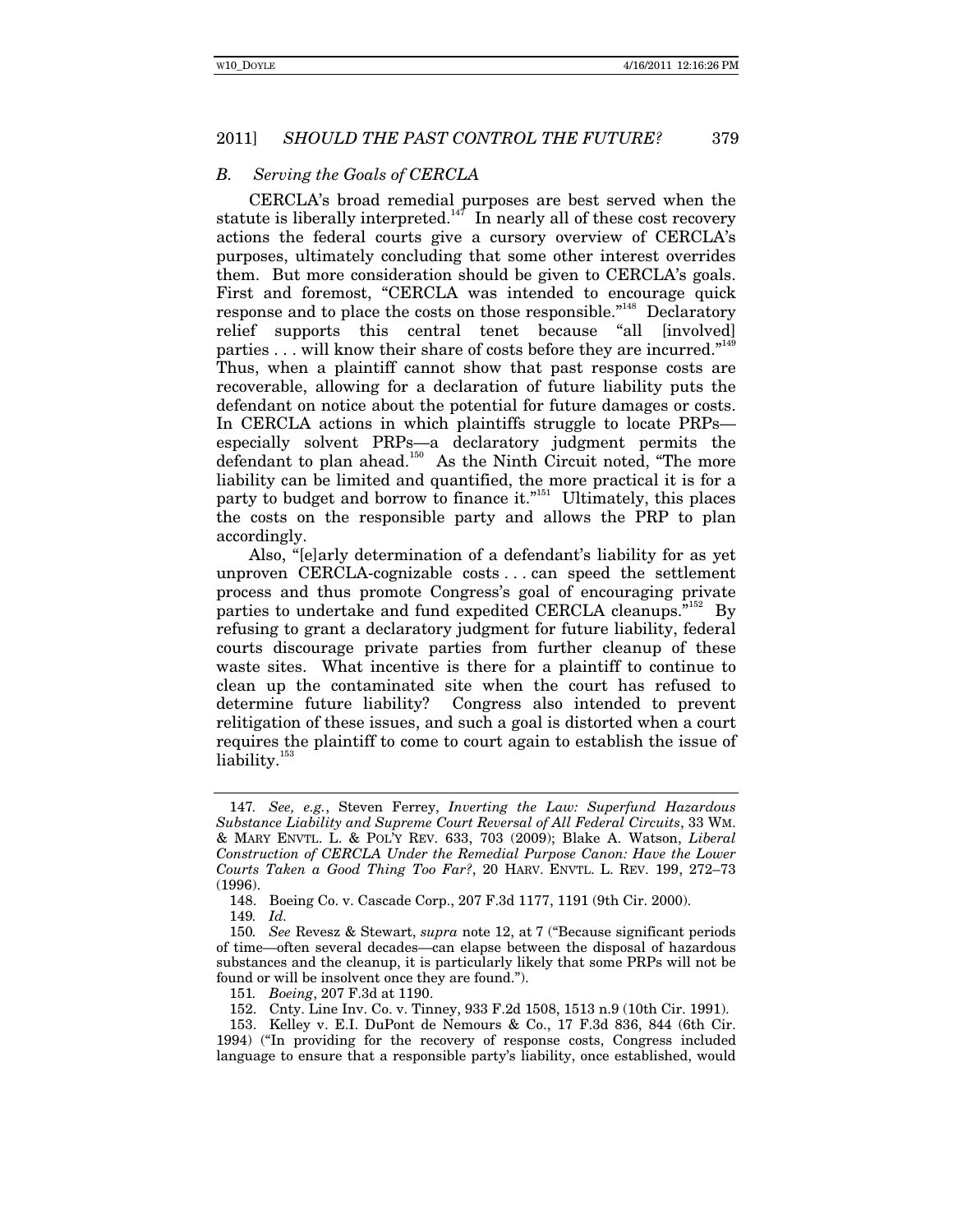This distinction also creates an unfair dividing line between the plaintiff who has expended a nominal and recoverable amount, and the plaintiff who has not expended a recoverable amount or any amount yet. Allowing a plaintiff to seek a declaratory judgment "[a]s soon as [the plaintiff] expended its first dollar,"<sup>154</sup> is really no different from allowing the same for a plaintiff who has not expended its first dollar (or at least its first NCP-consistent dollar). Ultimately, the responsible party should be declared liable because that party released a hazardous substance, and allowing that party to evade liability based on the plaintiff's failure to respond in accordance with the NCP undermines basic notions of fairness.<sup>1</sup>

When a plaintiff does incur future costs that are NCP consistent, and never obtained a declaratory judgment from the court in the earlier action, the plaintiff is forced to shoulder the burden of costs without any assurance that the PRP will be held liable. Moreover, as the First Circuit articulated in *United States v. Davis*, distribution of liability helps to alleviate the burden on a plaintiff who would otherwise have to pay for the entire cleanup "before getting a determination regarding the shares attributable to the other PRPs."<sup>156</sup> As mentioned earlier, this justification applies more powerfully when an innocent plaintiff is involved in a section 107(a) action. Why should a private party incur all of the cleanup costs before obtaining a declaration of liability? What incentive is there for a plaintiff to either begin or finish the cleanup process? If future costs are not speculative in the context of section 107(a), they are no more so when a plaintiff has not yet incurred recoverable response costs and simply seeks a declaration of liability.<sup>14</sup> Therefore, the overall purposes and goals of CERCLA are best served by allowing a plaintiff to obtain a declaration of future liability even when that plaintiff has failed to show past response costs under section 107(a).

#### **CONCLUSION**

Obtaining declaratory relief under section  $113(g)(2)$  is mandatory when a plaintiff successfully shows incurred response

not have to be relitigated . . . .").

<sup>154</sup>*. See* Cal. *ex rel*. Cal. Dep't of Toxic Substances Control v. Neville Chem. Co., 358 F.3d 661, 668 n.4 (9th Cir. 2004).

<sup>155</sup>*. See* Deason, *supra* note 97, at 590 ("Simply stated, a party that causes hazardous waste to be released into the environment is 'responsible' for that release regardless of whether it ultimately bears the costs associated with the remedy."); *see also* Watson, *supra* note 147, at 286 ("CERCLA . . . is arguably the most remedial of all federal environmental statutes, since its controlling focus is to remedy the harmful effects of previously disposed hazardous wastes in order to preserve the public health and the environment.").

 <sup>156.</sup> United States v. Davis, 261 F.3d 1, 47 (1st Cir. 2001) (quoting United States v. Davis, 31 F. Supp. 2d. 45, 58 (D.R.I. 1998)).

<sup>157</sup>*. See supra* notes 21–22 and accompanying text.